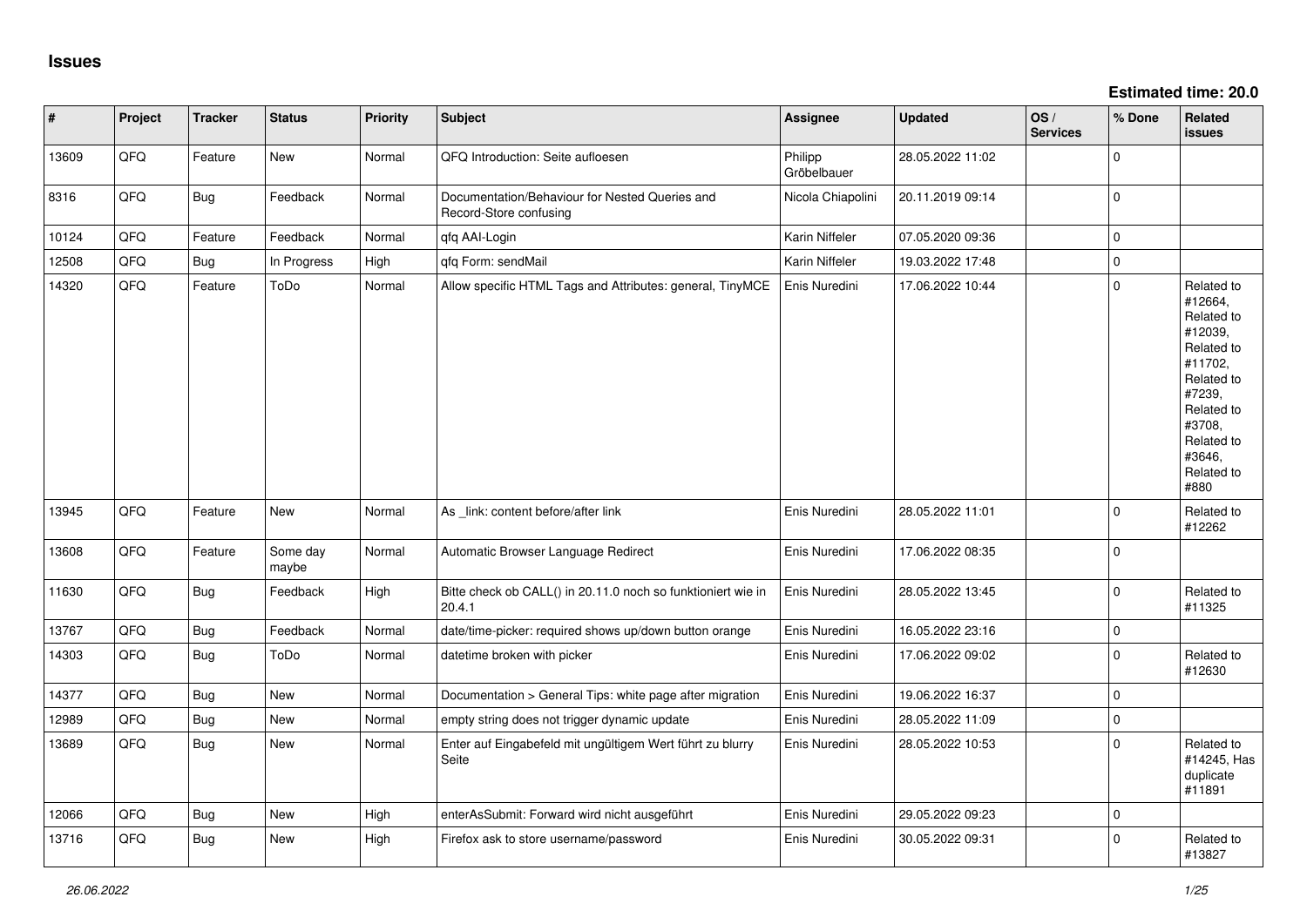| #     | Project | <b>Tracker</b> | <b>Status</b>     | <b>Priority</b> | <b>Subject</b>                                                                        | Assignee       | <b>Updated</b>   | OS/<br><b>Services</b> | % Done      | <b>Related</b><br><b>issues</b>                                             |
|-------|---------|----------------|-------------------|-----------------|---------------------------------------------------------------------------------------|----------------|------------------|------------------------|-------------|-----------------------------------------------------------------------------|
| 12262 | QFQ     | Feature        | ToDo              | Normal          | Form buttons on top: more customable                                                  | Enis Nuredini  | 17.06.2022 10:44 |                        | $\Omega$    | Related to<br>#13945, Has<br>duplicate<br>#4046, Has<br>duplicate<br>#10080 |
| 14322 | QFQ     | Bug            | New               | Normal          | Form Load: by default no scroll (save & close should be<br>visible)                   | Enis Nuredini  | 15.06.2022 14:12 |                        | $\Omega$    | Related to<br>#14321,<br>Related to<br>#6232                                |
| 13572 | QFQ     | Feature        | Feedback          | Normal          | Form Load: misleading error message on trying to load non<br>existent primary record  | Enis Nuredini  | 16.05.2022 23:16 |                        | 100         |                                                                             |
| 14245 | QFQ     | Bug            | New               | Normal          | Form Save Btn bleibt disabled wenn Datumsfeld über<br>Datepicker geändert             | Enis Nuredini  | 27.05.2022 13:45 |                        | $\mathbf 0$ | Related to<br>#13689                                                        |
| 14395 | QFQ     | Support        | New               | Normal          | FormEditor: Virtual table columns                                                     | Enis Nuredini  | 21.06.2022 16:09 |                        | $\mathbf 0$ |                                                                             |
| 8891  | QFQ     | <b>Bug</b>     | New               | High            | formSubmitLog: do not log passwords                                                   | Enis Nuredini  | 25.03.2022 09:06 |                        | 0           |                                                                             |
| 12630 | QFQ     | Feature        | In Progress       | Normal          | Input: date[time]: min / max values                                                   | Enis Nuredini  | 20.06.2022 18:31 |                        | $\mathbf 0$ | Related to<br>#10096,<br>Related to<br>#14302,<br>Related to<br>#14303      |
| 10569 | QFQ     | Feature        | Priorize          | Normal          | link _blank more safe                                                                 | Enis Nuredini  | 25.03.2022 12:44 |                        | $\mathbf 0$ |                                                                             |
| 14376 | QFQ     | Feature        | New               | Normal          | QFQ Bootstrap: if missing, create stored procedures                                   | Enis Nuredini  | 19.06.2022 16:37 |                        | 0           |                                                                             |
| 13757 | QFQ     | Feature        | New               | High            | QR / Bar-Code Plugin                                                                  | Enis Nuredini  | 19.03.2022 17:43 |                        | $\mathbf 0$ |                                                                             |
| 10463 | QFQ     | Feature        | New               | Normal          | Report_link: expliztes setzen von HTML Tags (Bedarf fuer<br>'data-selenium' & 'id')   | Enis Nuredini  | 23.03.2022 09:23 |                        | $\mathbf 0$ | Related to<br>#7648                                                         |
| 9052  | QFQ     | Feature        | Feedback          | High            | Report: CodeMirror with SQL Syntax Highlight in FE                                    | Enis Nuredini  | 08.06.2022 10:25 |                        | $\mathbf 0$ |                                                                             |
| 14028 | QFQ     | Feature        | New               | Normal          | Required notification: visual nicer                                                   | Enis Nuredini  | 28.05.2022 11:01 |                        | $\mathbf 0$ |                                                                             |
| 14227 | QFQ     | Feature        | New               | Normal          | Selenium Konkurrenz: cypress.io                                                       | Enis Nuredini  | 28.05.2022 11:02 |                        | 0           |                                                                             |
| 13900 | QFQ     | Feature        | Priorize          | Normal          | Selenium: Check das Cookie/PDF funktioniert                                           | Enis Nuredini  | 25.03.2022 12:45 |                        | $\mathbf 0$ |                                                                             |
| 13899 | QFQ     | <b>Bug</b>     | ToDo              | Normal          | Selenium: zum laufen bringen                                                          | Enis Nuredini  | 25.03.2022 10:24 |                        | 0           |                                                                             |
| 11892 | QFQ     | Feature        | New               | Normal          | tablesorter: columns with links are hard to order - new<br>qualifier 'Y: <ord>'</ord> | Enis Nuredini  | 23.03.2022 09:22 |                        | 0           |                                                                             |
| 10782 | QFQ     | Feature        | Feedback          | Normal          | Tiny MCE: Image Upload                                                                | Enis Nuredini  | 16.05.2022 23:16 |                        | $\mathbf 0$ | Related to<br>#12452                                                        |
| 13943 | QFQ     | <b>Bug</b>     | Priorize          | Normal          | unable to find formgroup                                                              | Enis Nuredini  | 28.05.2022 11:03 |                        | $\mathbf 0$ |                                                                             |
| 3613  | QFQ     | <b>Bug</b>     | Some day<br>maybe | Normal          | note /note unchecked -> note div (col-md) wird weiterhin<br>gerendert                 | Elias Villiger | 01.02.2020 23:19 |                        | 100         |                                                                             |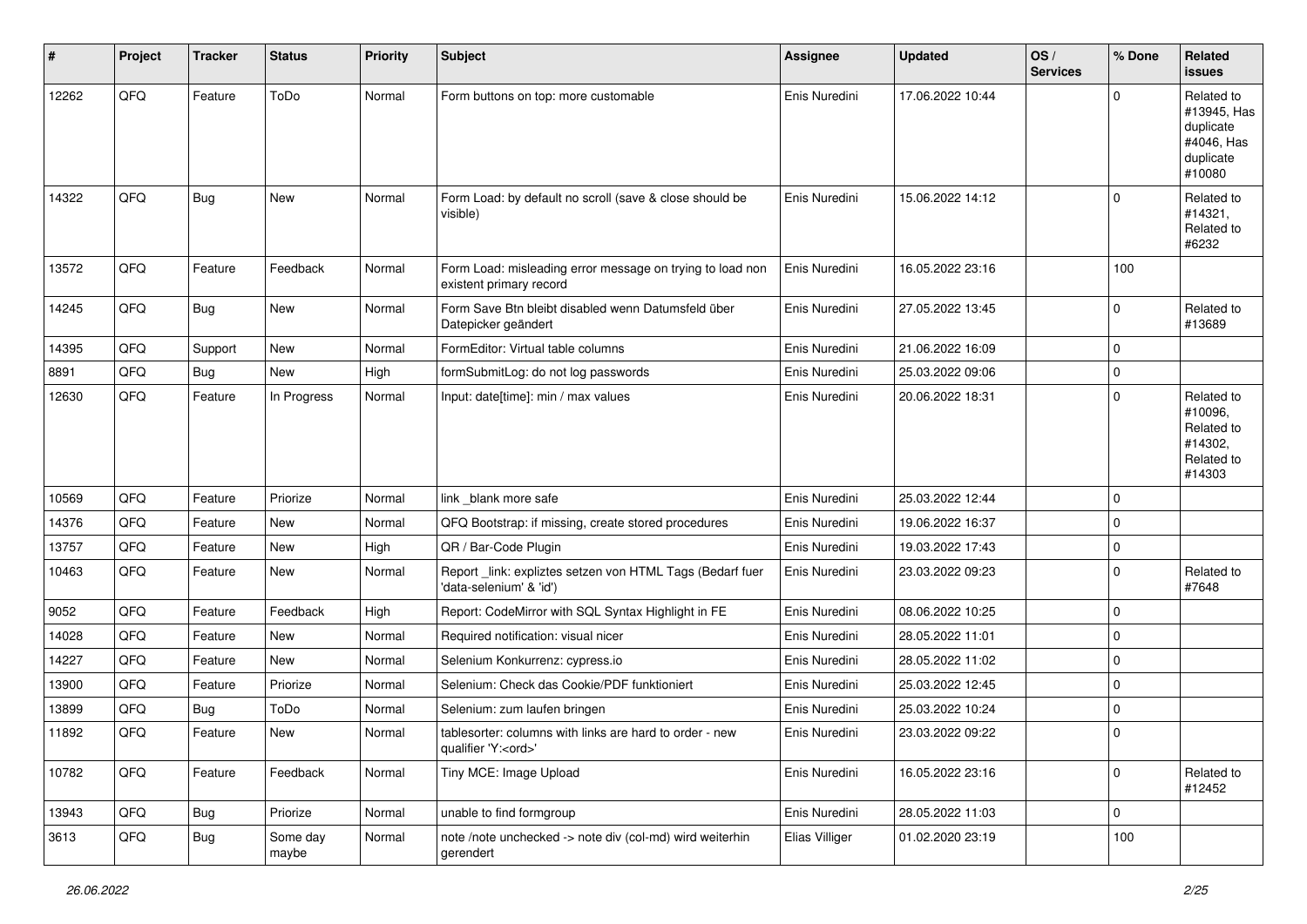| ∦     | Project | <b>Tracker</b> | <b>Status</b>     | <b>Priority</b> | <b>Subject</b>                                                                                                                               | <b>Assignee</b>     | <b>Updated</b>   | OS/<br><b>Services</b> | % Done      | Related<br><b>issues</b>                      |
|-------|---------|----------------|-------------------|-----------------|----------------------------------------------------------------------------------------------------------------------------------------------|---------------------|------------------|------------------------|-------------|-----------------------------------------------|
| 11347 | QFQ     | Bug            | Feedback          | Normal          | If Bedingungen funktionieren nicht korrekt                                                                                                   | Christoph Fuchs     | 21.03.2021 20:37 |                        | $\Omega$    |                                               |
| 5576  | QFQ     | <b>Bug</b>     | New               | Normal          | Using MySQL 'DROP' requires privilege - wich is not really<br>necessary.                                                                     | Carsten Rose        | 01.02.2020 23:21 |                        | $\Omega$    |                                               |
| 4651  | QFQ     | <b>Bug</b>     | Some day<br>maybe | Normal          | 'Loading document" Modal wird angezeigt bei uzhcd type=2<br>Ansicht                                                                          | <b>Carsten Rose</b> | 01.02.2020 23:20 |                        | $\Omega$    |                                               |
| 5942  | QFQ     | Feature        | Priorize          | Normal          | 'L' and 'type': append to links, generate via 'link' by using<br>'u:' .                                                                      | <b>Carsten Rose</b> | 01.02.2020 10:13 |                        | $\mathbf 0$ |                                               |
| 5768  | QFQ     | Bug            | Some day<br>maybe | Normal          | {{pageLanguage:T}}' missing if QFQ is called via api                                                                                         | <b>Carsten Rose</b> | 01.02.2020 23:19 |                        | $\mathbf 0$ |                                               |
| 4092  | QFQ     | Bug            | Some day<br>maybe | Normal          | 1) Logging verbessern wann welches FE warum ausgefuehrt<br>wird, 2) Documentation: Best Practice Template Group                              | <b>Carsten Rose</b> | 01.02.2020 23:19 |                        | $\Omega$    | Related to<br>#3504                           |
| 3267  | OFO     | Feature        | Some day<br>maybe | Normal          | 2 Forms auf einer Seite: real + Read only                                                                                                    | Carsten Rose        | 11.12.2019 16:03 |                        | $\Omega$    |                                               |
| 12269 | QFQ     | Feature        | <b>New</b>        | Normal          | 2FA - Login                                                                                                                                  | <b>Carsten Rose</b> | 03.05.2021 20:45 |                        | $\mathbf 0$ |                                               |
| 5548  | QFQ     | Feature        | Some day<br>maybe | Normal          | 801 Textfiles/Scriptfiles als Thumbnail                                                                                                      | <b>Carsten Rose</b> | 07.03.2022 16:26 |                        | $\mathbf 0$ |                                               |
| 12544 | QFQ     | Feature        | <b>New</b>        | High            | a) ' AS _link' new also as ' AS _format', b) sortierung via<br>'display: none;', c) '_format' benoeitgt nicht zwingend<br>u/U/p/m/z/d        | <b>Carsten Rose</b> | 14.12.2021 16:03 |                        | $\mathbf 0$ |                                               |
| 3666  | QFQ     | Feature        | Some day<br>maybe | Normal          | a) Performance Messung: mysql_real_escape_string() im<br>Vergleich zu str_replace(), b) doppeltes Aufrufen von<br>mysql_real_escape_string() | <b>Carsten Rose</b> | 11.12.2019 16:02 |                        | $\Omega$    |                                               |
| 3942  | QFQ     | Feature        | Some day<br>maybe | Normal          | Action Elemente: neu generierte IDs via FE weitergeben                                                                                       | <b>Carsten Rose</b> | 11.12.2019 16:03 |                        | $\mathbf 0$ | Related to<br>#3941                           |
| 12412 | QFQ     | Feature        | New               | Normal          | Action/Escape qualifier 'e' (empty), '0': if given, an empty<br>string (or '0') will be treated as 'not found'                               | <b>Carsten Rose</b> | 08.05.2021 09:40 |                        | $\Omega$    | Related to<br>#12413,<br>Related to<br>#10012 |
| 5131  | QFQ     | Feature        | <b>New</b>        | Normal          | Activate Spin Gear ('wait/busy' indicator) via LINK attribute                                                                                | <b>Carsten Rose</b> | 01.02.2020 23:21 |                        | $\Omega$    |                                               |
| 7342  | QFQ     | Feature        | <b>New</b>        | Normal          | add content $=$ hide this                                                                                                                    | <b>Carsten Rose</b> | 01.02.2020 23:21 |                        | $\mathbf 0$ |                                               |
| 10979 | QFQ     | Feature        | <b>New</b>        | Normal          | Ajax Calls an API - dataReport                                                                                                               | <b>Carsten Rose</b> | 11.05.2022 12:15 |                        | $\mathbf 0$ |                                               |
| 8962  | QFQ     | Feature        | <b>New</b>        | High            | allow for form fields with identical names                                                                                                   | <b>Carsten Rose</b> | 03.05.2021 21:14 |                        | $\mathbf 0$ |                                               |
| 9281  | QFQ     | <b>Bug</b>     | Some day<br>maybe | Normal          | Allow STRICT_TRANS_TABLES                                                                                                                    | <b>Carsten Rose</b> | 02.01.2021 18:43 |                        | $\Omega$    |                                               |
| 3848  | QFQ     | Feature        | Some day<br>maybe | High            | Antivirus check fuer Upload files in qfq?                                                                                                    | <b>Carsten Rose</b> | 03.05.2021 21:14 |                        | $\Omega$    | Related to<br>#4131                           |
| 12119 | QFQ     | Feature        | <b>New</b>        | Normal          | AS paged: error message missing if there ist no 'r' argument. Carsten Rose                                                                   |                     | 03.05.2021 20:51 |                        | $\mathbf 0$ |                                               |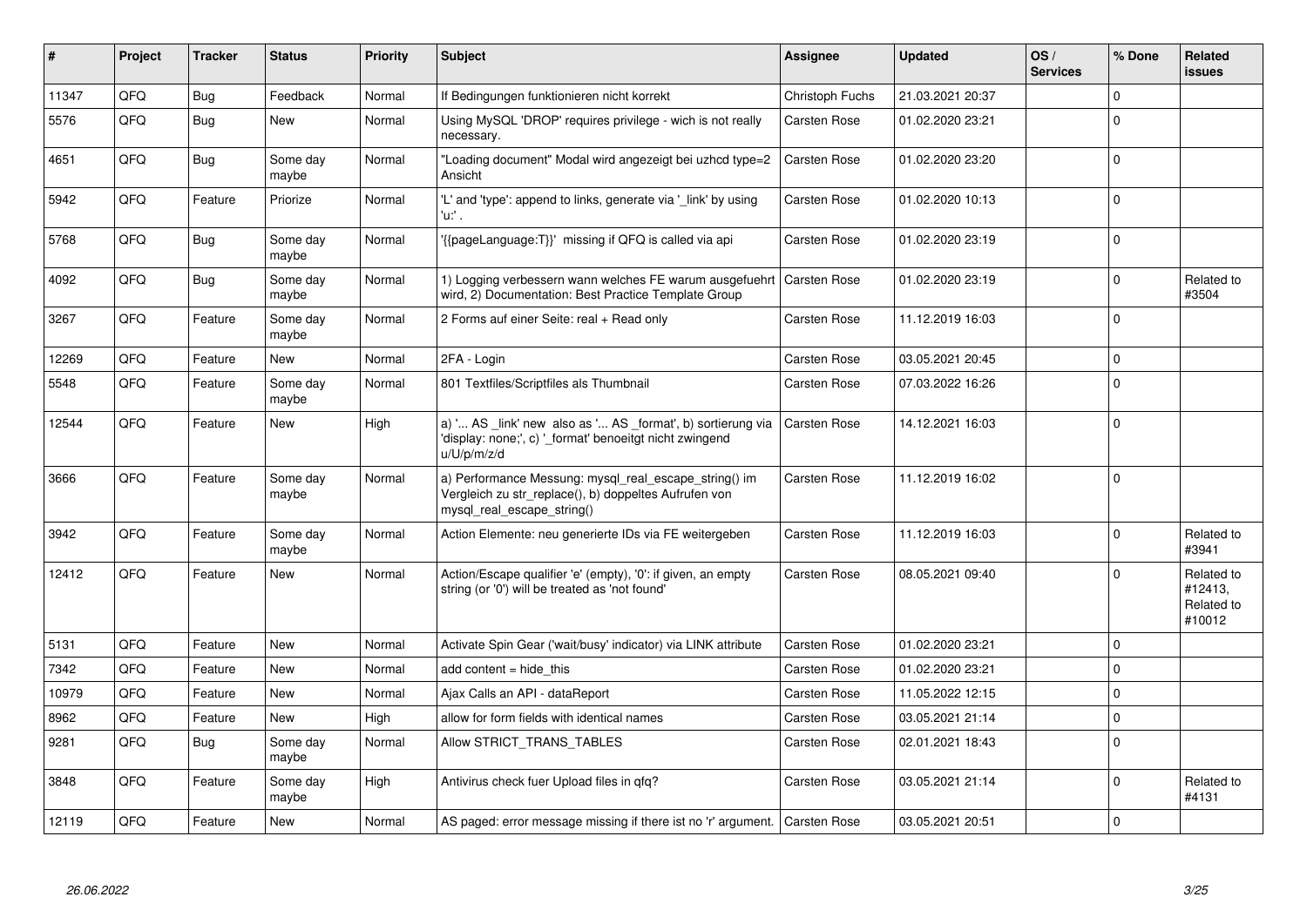| #     | Project | <b>Tracker</b> | <b>Status</b>     | <b>Priority</b> | <b>Subject</b>                                                                                       | Assignee            | <b>Updated</b>   | OS/<br><b>Services</b> | % Done      | Related<br><b>issues</b>                      |
|-------|---------|----------------|-------------------|-----------------|------------------------------------------------------------------------------------------------------|---------------------|------------------|------------------------|-------------|-----------------------------------------------|
| 14077 | QFQ     | Bug            | <b>New</b>        | Normal          | As _link: Attribute 'class' missing by r:1 and r:3 - but should<br>set                               | Carsten Rose        | 28.05.2022 11:02 |                        | $\Omega$    | Related to<br>#5342.<br>Related to<br>#4343   |
| 14233 | QFQ     | Bug            | <b>New</b>        | Normal          | AS _link: question - HTML is not rendered                                                            | Carsten Rose        | 28.05.2022 11:02 |                        | $\mathbf 0$ |                                               |
| 3947  | QFQ     | Feature        | Some day<br>maybe | Normal          | Attack detectect: logout current user                                                                | Carsten Rose        | 11.12.2019 16:03 |                        | $\Omega$    | Related to<br>#5458.<br>Related to<br>#6299   |
| 9275  | QFQ     | Bug            | <b>New</b>        | Normal          | autcron: t3 page, which takes to long to respond, is not<br>reported properly                        | Carsten Rose        | 01.02.2020 23:22 |                        | 100         |                                               |
| 4250  | QFQ     | Feature        | <b>New</b>        | Normal          | AutoCron in QFQ via PHP                                                                              | Carsten Rose        | 01.02.2020 23:21 |                        | $\Omega$    | Related to<br>#3292,<br>Related to<br>#3291   |
| 12146 | QFQ     | Feature        | <b>New</b>        | Normal          | Autocron Job: Anzeigen wann der naechste Job ausgefuehrt<br>wird, resp das er nicht ausgefuehrt wird | Carsten Rose        | 15.03.2021 15:23 |                        | $\Omega$    |                                               |
| 3291  | QFQ     | Feature        | Some day<br>maybe | Normal          | AutoCron websiteToken                                                                                | Carsten Rose        | 11.12.2019 16:02 |                        | $\mathbf 0$ | Related to<br>#4250                           |
| 8431  | QFQ     | Bug            | <b>New</b>        | High            | autocron.php with wrong path                                                                         | <b>Carsten Rose</b> | 03.05.2021 21:14 |                        | $\Omega$    |                                               |
| 7452  | QFQ     | Feature        | Some day<br>maybe | Normal          | automate deployment new QFQ version                                                                  | Carsten Rose        | 16.09.2021 15:10 |                        | $\mathbf 0$ |                                               |
| 12452 | QFQ     | Feature        | Priorize          | Normal          | BaseURL: alsways with '/' at the end                                                                 | Carsten Rose        | 19.06.2022 13:45 |                        | $\Omega$    | Related to<br>#10782                          |
| 9346  | QFQ     | Feature        | Priorize          | Normal          | beforeSave: check if an upload is given                                                              | Carsten Rose        | 11.06.2021 21:18 |                        | $\mathbf 0$ |                                               |
| 3782  | QFQ     | <b>Bug</b>     | Priorize          | Normal          | Bei fehlerhafter Eingabe (z.B. Datum) sollte das erwartete<br>Format angezeigt werden                | Carsten Rose        | 01.02.2020 10:13 |                        | $\pmb{0}$   |                                               |
| 12546 | QFQ     | Bug            | Feedback          | Normal          | Branch 'Development' - Unit Tests mit dirty workaround<br>angepasst                                  | Carsten Rose        | 19.03.2022 17:48 |                        | $\mathbf 0$ |                                               |
| 8520  | QFQ     | Feature        | Some day<br>maybe | Normal          | Bring QFQ to Composer                                                                                | Carsten Rose        | 16.09.2021 15:10 |                        | $\Omega$    |                                               |
| 11893 | QFQ     | Feature        | <b>New</b>        | High            | Broken SIP: a) only report one time, b) only report in main<br>column                                | Carsten Rose        | 12.05.2021 12:13 |                        | $\mathbf 0$ | Related to<br>#12532,<br>Related to<br>#14187 |
| 9958  | QFQ     | Bug            | Priorize          | Normal          | Broken subrecord query: no error message                                                             | <b>Carsten Rose</b> | 05.02.2021 15:15 |                        | $\mathbf 0$ |                                               |
| 9177  | QFQ     | <b>Bug</b>     | <b>New</b>        | Normal          | Bug? QFQ tries to save an action FE, which has real<br>existing column name                          | Carsten Rose        | 01.02.2020 23:22 |                        | $\mathbf 0$ |                                               |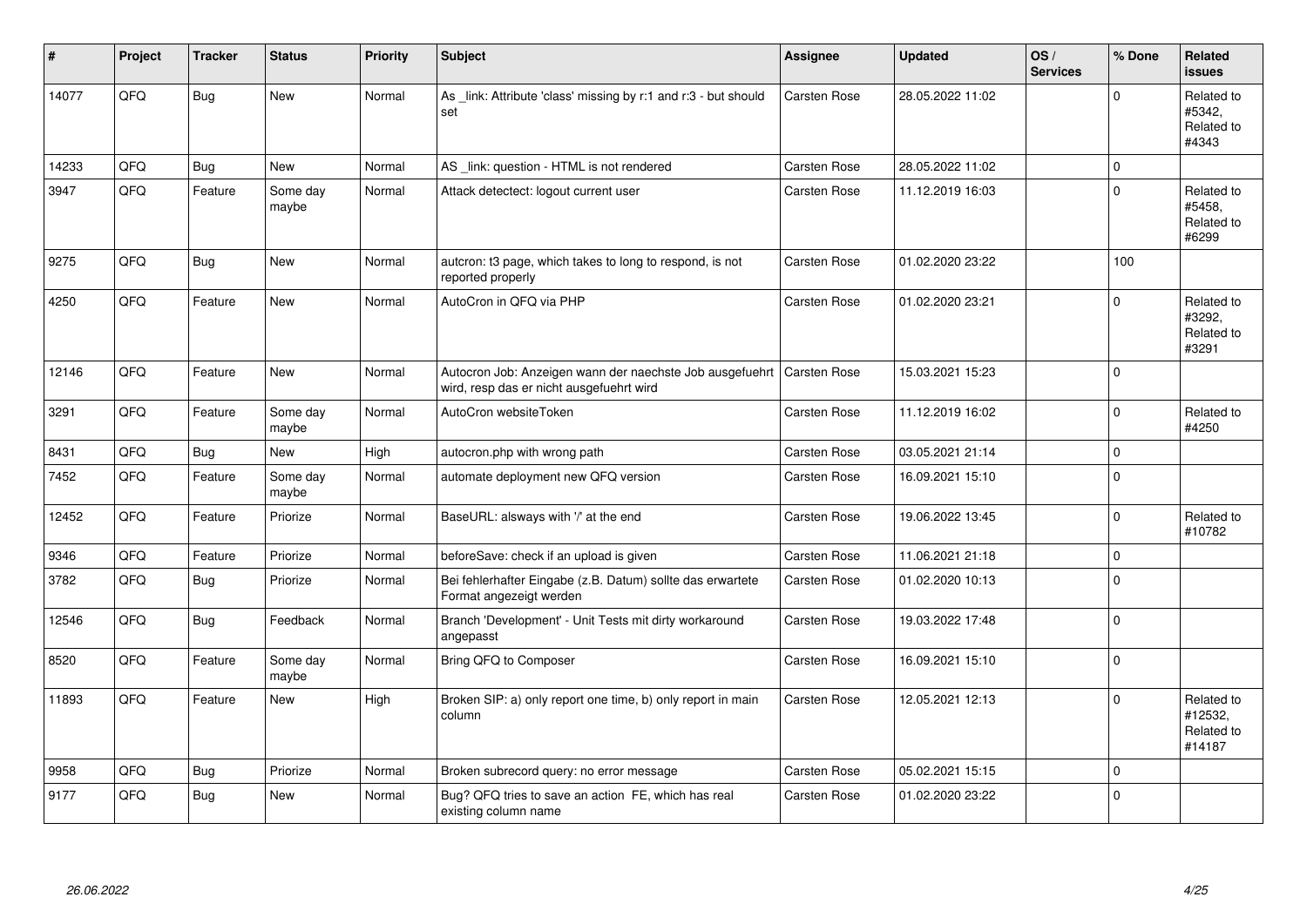| ∦     | Project | <b>Tracker</b> | <b>Status</b>     | <b>Priority</b> | Subject                                                                                                                       | Assignee     | <b>Updated</b>   | OS/<br><b>Services</b> | % Done      | Related<br><b>issues</b>                        |
|-------|---------|----------------|-------------------|-----------------|-------------------------------------------------------------------------------------------------------------------------------|--------------|------------------|------------------------|-------------|-------------------------------------------------|
| 10716 | QFQ     | Feature        | Some day<br>maybe | Normal          | Business Logic mit Externen Skripten                                                                                          | Carsten Rose | 16.09.2021 15:10 |                        | $\Omega$    | Related to<br>#10713.<br>Related to<br>#8217    |
| 9781  | QFQ     | Feature        | <b>New</b>        | Normal          | Button: CSS class to make buttons smaller                                                                                     | Carsten Rose | 01.02.2020 23:22 |                        | $\mathbf 0$ |                                                 |
| 13467 | QFQ     | Feature        | New               | Normal          | ChangeLog Generator                                                                                                           | Carsten Rose | 19.03.2022 17:46 |                        | $\mathbf 0$ | Related to<br>#11460                            |
| 13451 | QFQ     | Bug            | New               | Normal          | Character Counter / Max Character: Problem in Safari                                                                          | Carsten Rose | 15.04.2022 17:18 |                        | $\mathbf 0$ |                                                 |
| 12474 | QFQ     | Feature        | <b>New</b>        | Normal          | Check BaseConfigURL if it is given and the the last char is '/'                                                               | Carsten Rose | 03.05.2021 20:45 |                        | $\mathbf 0$ |                                                 |
| 9669  | QFQ     | Bug            | Some day<br>maybe | Normal          | Checkbox / Template Group: radio/checkbox visible broken<br>after 'add'                                                       | Carsten Rose | 16.06.2021 13:47 |                        | 0           | Related to<br>#8091                             |
| 11752 | QFQ     | Bug            | New               | Normal          | checkbox renders multiple input elements with same name                                                                       | Carsten Rose | 17.12.2020 14:58 |                        | $\mathbf 0$ | Related to<br>#11750                            |
| 9691  | QFQ     | Bug            | In Progress       | Normal          | Checkbox: dynamic update > readonly                                                                                           | Carsten Rose | 01.02.2020 23:22 |                        | 50          | Related to<br>#9834                             |
| 12163 | QFQ     | Feature        | <b>New</b>        | Normal          | Checkbox: table wrap                                                                                                          | Carsten Rose | 03.05.2021 20:51 |                        | $\mathbf 0$ |                                                 |
| 6715  | QFQ     | Feature        | Some day<br>maybe | Normal          | Code-Refactoring: dbArray vereinheitlichen                                                                                    | Carsten Rose | 11.12.2019 16:02 |                        | $\mathbf 0$ |                                                 |
| 7102  | QFQ     | Feature        | New               | Normal          | Comment sign in report: '#' and '--'                                                                                          | Carsten Rose | 01.02.2020 23:21 |                        | $\mathbf 0$ |                                                 |
| 4279  | QFQ     | Bug            | Some day<br>maybe | High            | config.linkVars lost                                                                                                          | Carsten Rose | 03.05.2021 21:14 |                        | $\mathbf 0$ |                                                 |
| 3349  | QFQ     | <b>Bug</b>     | Some day<br>maybe | Normal          | config.qfq.ini: a) vertraegt keine '=' im Value (z.B. Passwort),<br>b) Values sollten in ticks einschliessbar sein (spaces, ) | Carsten Rose | 11.12.2019 16:02 |                        | $\mathbf 0$ |                                                 |
| 8082  | QFQ     | Feature        | Priorize          | High            | Contact form without saving record                                                                                            | Carsten Rose | 07.12.2021 15:20 |                        | $\Omega$    | Related to<br>#8587,<br><b>Blocks</b><br>#11850 |
| 12714 | QFQ     | Bug            | New               | Normal          | Conversion of GIF to PDF broken when GIF contains Alpha.                                                                      | Carsten Rose | 19.03.2022 17:49 |                        | 0           |                                                 |
| 4650  | QFQ     | Feature        | Some day<br>maybe | Normal          | Convert html to doc/rtf                                                                                                       | Carsten Rose | 01.02.2020 23:20 |                        | $\Omega$    | Related to<br>#10704                            |
| 12327 | QFQ     | Bug            | <b>New</b>        | Normal          | Copy to clipboard: Glyphicon can not be changed                                                                               | Carsten Rose | 27.12.2021 17:59 |                        | $\mathbf 0$ |                                                 |
| 12330 | QFQ     | Feature        | New               | Normal          | Copy to input field / text area / TinyMCE                                                                                     | Carsten Rose | 07.04.2021 09:01 |                        | 0           |                                                 |
| 8089  | QFO     | Feature        | New               | Normal          | Copy/Paste for FormElements                                                                                                   | Carsten Rose | 01.02.2020 23:22 |                        | $\mathbf 0$ |                                                 |
| 13843 | QFQ     | Feature        | New               | Normal          | Create JWT via QFQ                                                                                                            | Carsten Rose | 19.03.2022 17:42 |                        | $\mathbf 0$ |                                                 |
| 13841 | QFQ     | Feature        | New               | Normal          | Create PDF via iText - evaluate                                                                                               | Carsten Rose | 19.03.2022 17:42 |                        | 0           |                                                 |
| 9136  | QFQ     | Feature        | New               | Normal          | Create ZIP files with dynamic PDFs                                                                                            | Carsten Rose | 01.02.2020 23:22 |                        | 0           |                                                 |
| 3990  | QFQ     | Feature        | Some day<br>maybe | High            | custom class definition: add space automatically                                                                              | Carsten Rose | 03.05.2021 21:14 |                        | 0           |                                                 |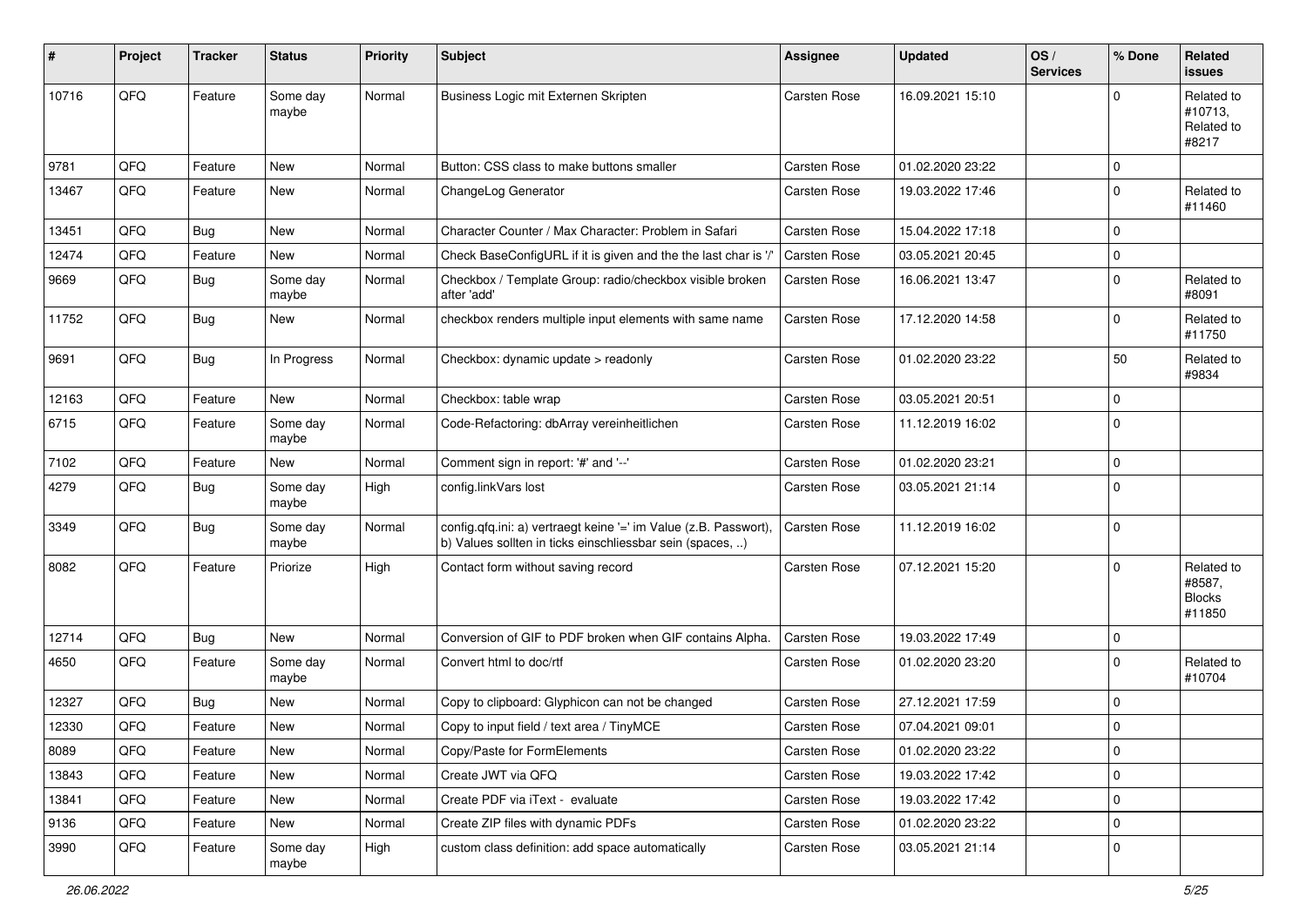| $\pmb{\#}$ | Project | <b>Tracker</b> | <b>Status</b>              | <b>Priority</b> | <b>Subject</b>                                                                                        | <b>Assignee</b>     | <b>Updated</b>   | OS/<br><b>Services</b> | % Done       | Related<br><b>issues</b> |
|------------|---------|----------------|----------------------------|-----------------|-------------------------------------------------------------------------------------------------------|---------------------|------------------|------------------------|--------------|--------------------------|
| 12337      | QFQ     | Feature        | Some day<br>maybe          | Normal          | Database.php: better caching                                                                          | <b>Carsten Rose</b> | 16.09.2021 15:10 |                        | $\Omega$     |                          |
| 3130       | QFQ     | <b>Bug</b>     | Some day<br>maybe          | Normal          | Debug Info's nicht korrekt nach 'New > Save'.                                                         | <b>Carsten Rose</b> | 11.12.2019 16:03 |                        | $\mathbf 0$  | Related to<br>#3253      |
| 3331       | QFQ     | Feature        | Some day<br>maybe          | Normal          | Default Tooltip fuer _page? Links: mit Form und Record ID                                             | <b>Carsten Rose</b> | 11.12.2019 16:02 |                        | $\Omega$     |                          |
| 9348       | QFQ     | Feature        | New                        | Normal          | defaultThumbnailSize: pre render thumbnails                                                           | <b>Carsten Rose</b> | 12.06.2021 09:05 |                        | $\mathbf 0$  |                          |
| 13566      | QFQ     | Feature        | Ready to sync<br>(develop) | Normal          | Delete config-example.qfq.php file                                                                    | <b>Carsten Rose</b> | 23.12.2021 09:25 |                        | $\Omega$     |                          |
| 7630       | QFQ     | Feature        | Priorize                   | Normal          | detailed error message for simple upload                                                              | <b>Carsten Rose</b> | 01.02.2020 10:13 |                        | $\mathbf{0}$ |                          |
| 7481       | QFQ     | Feature        | New                        | Normal          | Detect 'BaseUrl' automatically                                                                        | Carsten Rose        | 01.02.2020 23:21 |                        | $\mathbf 0$  |                          |
| 12503      | QFQ     | Feature        | Priorize                   | Normal          | Detect dangerous UPDATE statement with missing WHERE                                                  | <b>Carsten Rose</b> | 05.05.2021 22:09 |                        | $\Omega$     |                          |
| 3273       | QFQ     | Feature        | Some day<br>maybe          | Low             | Dirty Flag in Form                                                                                    | <b>Carsten Rose</b> | 11.12.2019 16:02 |                        | $\Omega$     |                          |
| 3458       | QFQ     | Feature        | Some day<br>maybe          | Normal          | Display 'Edit Form Element'-Checkbox on form: should<br>depend on FE Group                            | <b>Carsten Rose</b> | 11.12.2019 16:02 |                        | $\Omega$     | Related to<br>#3447      |
| 8892       | QFQ     | Feature        | Some day<br>maybe          | Normal          | Display and Edit SQL Comments in Form Editor                                                          | <b>Carsten Rose</b> | 11.12.2019 16:01 |                        | $\mathbf 0$  |                          |
| 13460      | QFQ     | Bug            | New                        | Normal          | Doc: Password set/reset  password should not processed<br>with 'html encode'                          | Carsten Rose        | 19.03.2022 17:46 |                        | $\Omega$     |                          |
| 8894       | QFQ     | Feature        | Some day<br>maybe          | Normal          | Documentation Tags Usable in QFQ Application                                                          | <b>Carsten Rose</b> | 11.12.2019 16:01 |                        | $\Omega$     |                          |
| 3905       | QFQ     | Feature        | Some day<br>maybe          | Normal          | Documentation: Best Practice anhand eines Online<br>Bewerbungstools                                   | Carsten Rose        | 11.12.2019 16:03 |                        | $\Omega$     |                          |
| 12109      | QFQ     | Feature        | <b>New</b>                 | Normal          | Donwload Link: Plain, SIP, Persistent Link, Peristent SIP -<br>new notation                           | <b>Carsten Rose</b> | 03.05.2021 20:45 |                        | $\Omega$     | Related to<br>#12085     |
| 4293       | QFQ     | <b>Bug</b>     | Some day<br>maybe          | Normal          | Download broken if token 'd:' is missing - but no error<br>message                                    | <b>Carsten Rose</b> | 11.12.2019 16:03 |                        | $\Omega$     | Related to<br>#7514      |
| 5221       | QFQ     | <b>Bug</b>     | New                        | High            | Download Dialog: Bleibt stehen in FF wenn Datei<br>automatisch gespeichert wird.                      | <b>Carsten Rose</b> | 03.05.2021 21:14 |                        | $\mathbf 0$  |                          |
| 10996      | QFQ     | Feature        | <b>New</b>                 | Normal          | Download video via sip: no seek                                                                       | <b>Carsten Rose</b> | 12.08.2020 14:18 |                        | $\Omega$     |                          |
| 6292       | QFQ     | Feature        | New                        | Normal          | Download: File speichern mit Hash aber original Filename in<br>der Datenbank vermerken fuer Downloads | <b>Carsten Rose</b> | 01.02.2020 23:21 |                        | ١o           |                          |
| 7217       | QFQ     | Feature        | Priorize                   | Normal          | Download: notice User if `_sip=?` is missing                                                          | Carsten Rose        | 01.02.2020 10:13 |                        | $\Omega$     |                          |
| 12603      | QFQ     | Feature        | New                        | Normal          | Dropdown (Select), Radio, checkbox:<br>itemListAlways={{!SELECT key, value}}                          | Carsten Rose        | 19.03.2022 17:47 |                        | $\mathbf 0$  |                          |
| 10119      | QFQ     | Feature        | New                        | Normal          | Dropdown (selectlist) & TypeAhead: format and catagorize<br>list                                      | Carsten Rose        | 07.05.2020 09:36 |                        | $\mathbf 0$  |                          |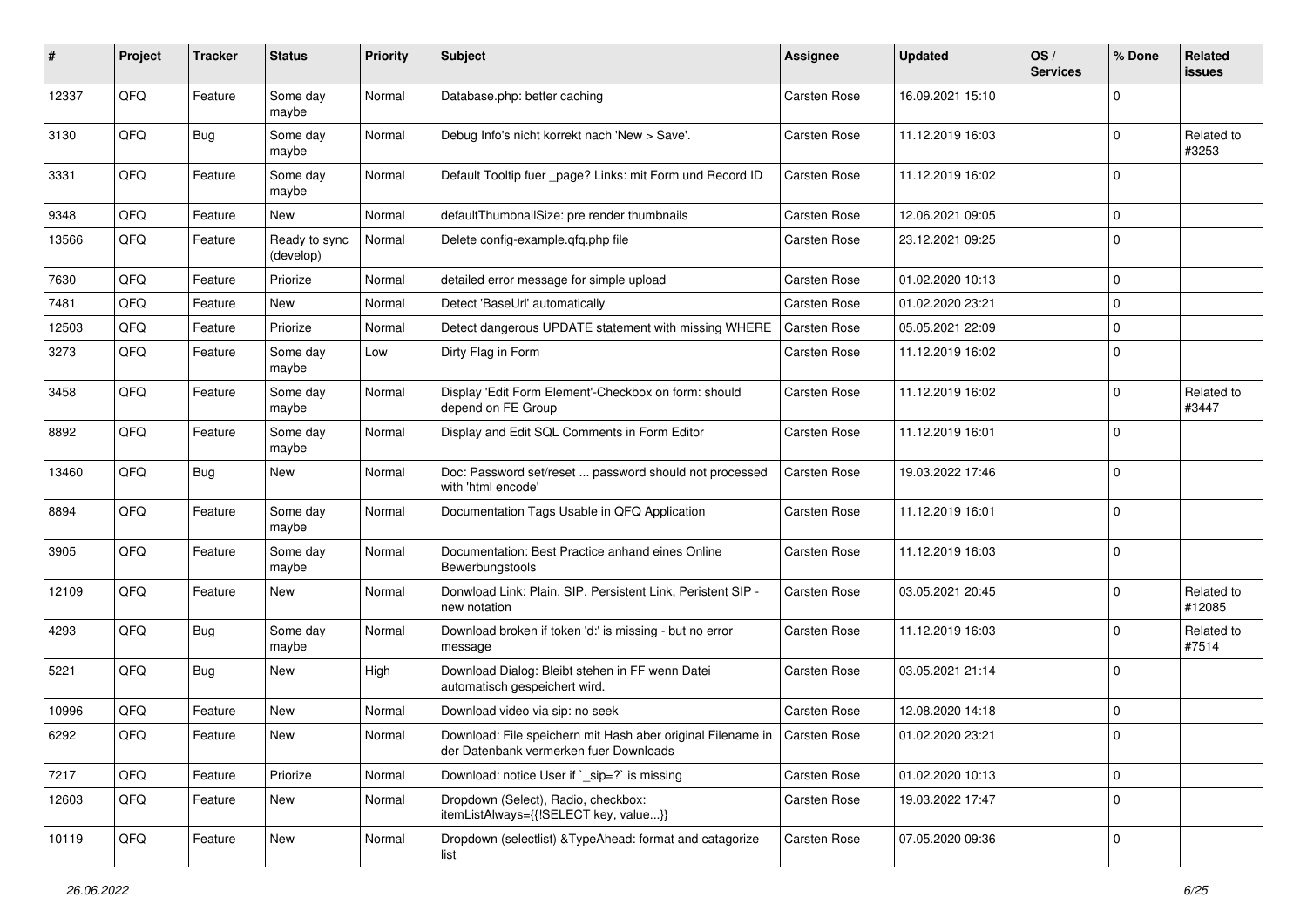| ∦     | Project | <b>Tracker</b> | <b>Status</b>     | <b>Priority</b> | <b>Subject</b>                                                                                                     | <b>Assignee</b>     | <b>Updated</b>   | OS/<br><b>Services</b> | % Done      | Related<br><b>issues</b>  |
|-------|---------|----------------|-------------------|-----------------|--------------------------------------------------------------------------------------------------------------------|---------------------|------------------|------------------------|-------------|---------------------------|
| 2995  | QFQ     | Feature        | Some day<br>maybe | Normal          | Dropdown JQuery Plugin: 'chosen' - Moeglichkeit um Select<br>Listen mehr Funktion zu geben. Kein Bootstrap noetig. | <b>Carsten Rose</b> | 11.12.2019 16:03 |                        | $\Omega$    |                           |
| 9975  | QFQ     | <b>Bug</b>     | Priorize          | Normal          | Dropdown Menu: 'r:3' broken                                                                                        | Carsten Rose        | 01.02.2020 10:13 |                        | $\Omega$    |                           |
| 12670 | QFQ     | <b>Bug</b>     | New               | High            | Dropdown-Menu classes können nicht mehr angegeben<br>werden                                                        | Carsten Rose        | 07.12.2021 17:19 |                        | $\Omega$    |                           |
| 4869  | QFQ     | Feature        | Some day<br>maybe | Normal          | Dynamic Update (show, hide, readonly?, required?) for<br><b>Template Group Elements</b>                            | Carsten Rose        | 01.02.2020 23:19 |                        | $\mathbf 0$ | Related to<br>#4865       |
| 4583  | QFQ     | <b>Bug</b>     | Some day<br>maybe | Normal          | Dynamic Update bei TypeAhead Feldern                                                                               | <b>Carsten Rose</b> | 01.02.2020 23:19 |                        | $\Omega$    |                           |
| 3216  | QFQ     | Feature        | Some day<br>maybe | Normal          | dynamic update für checkbox label2                                                                                 | Carsten Rose        | 11.12.2019 16:03 |                        | $\mathbf 0$ | Related to<br>#2081       |
| 11504 | QFQ     | Feature        | New               | Normal          | Dynamic Update: Button text update for 'Save',' Close' &<br>'Delete'                                               | Carsten Rose        | 12.11.2020 23:44 |                        | $\Omega$    |                           |
| 3811  | QFQ     | Bug            | Some day<br>maybe | Normal          | Dynamic Update: extraButtonInfo - Text aktualisieren                                                               | <b>Carsten Rose</b> | 11.12.2019 16:03 |                        | $\mathbf 0$ | Related to<br>#11517      |
| 8106  | QFQ     | <b>Bug</b>     | Some day<br>maybe | Normal          | Dynamic Update: Feld kann nicht auf empty zurückgesetzt<br>werden                                                  | Carsten Rose        | 11.12.2019 16:01 |                        | $\mathbf 0$ |                           |
| 4082  | QFQ     | Feature        | New               | Normal          | Dynamic Update: modeSql - useful default                                                                           | Carsten Rose        | 01.02.2020 23:22 |                        | $\mathbf 0$ |                           |
| 3682  | QFQ     | Bug            | Some day<br>maybe | Normal          | Dynamic update: Radio buttons                                                                                      | <b>Carsten Rose</b> | 11.12.2019 16:02 |                        | $\Omega$    |                           |
| 7002  | QFQ     | Bug            | New               | Normal          | Dynamic Update: row does not disappear / appear                                                                    | <b>Carsten Rose</b> | 01.02.2020 23:22 |                        | 0           |                           |
| 7109  | QFQ     | Feature        | New               | Normal          | Dynamic Updates: row/element hide                                                                                  | Carsten Rose        | 01.02.2020 23:22 |                        | $\Omega$    | Has<br>duplicate<br>#4081 |
| 11460 | QFQ     | Feature        | New               | Normal          | Easier creation of changelog: gitchangelog                                                                         | Carsten Rose        | 12.06.2021 10:20 |                        | $\mathbf 0$ | Related to<br>#13467      |
| 9783  | QFQ     | <b>Bug</b>     | New               | Normal          | Email with special characters                                                                                      | Carsten Rose        | 01.02.2020 23:22 |                        | $\mathbf 0$ |                           |
| 3864  | QFQ     | Feature        | New               | Normal          | Encrypt / decrypt field                                                                                            | <b>Carsten Rose</b> | 08.03.2021 18:08 |                        | $\mathbf 0$ |                           |
| 5579  | QFQ     | Feature        | Some day<br>maybe | Normal          | Enhance Doc / Presentation: variable type 'link column type'                                                       | Carsten Rose        | 01.02.2020 23:19 |                        | $\Omega$    |                           |
| 8585  | QFQ     | Feature        | Priorize          | Normal          | Enhance Error message for 'unknown form'                                                                           | <b>Carsten Rose</b> | 01.02.2020 10:13 |                        | 0           |                           |
| 6250  | QFQ     | Feature        | In Progress       | Normal          | Enhance layout: a) Subrecord, b) Subrecord-Title                                                                   | Carsten Rose        | 01.02.2020 23:22 |                        | $\mathbf 0$ | Related to<br>#5391       |
| 9013  | QFQ     | <b>Bug</b>     | New               | Normal          | Error in Twig template not handled                                                                                 | Carsten Rose        | 20.10.2021 13:43 |                        | $\mathbf 0$ |                           |
| 6677  | QFQ     | <b>Bug</b>     | New               | Normal          | Error message FE Action Element: no/wrong FE reference<br>who cause the problem.                                   | Carsten Rose        | 01.02.2020 23:21 |                        | $\pmb{0}$   |                           |
| 7547  | QFG     | <b>Bug</b>     | New               | Normal          | Error Message in afterSave: wrong parameter column<br>reported                                                     | Carsten Rose        | 01.02.2020 23:22 |                        | $\mathbf 0$ |                           |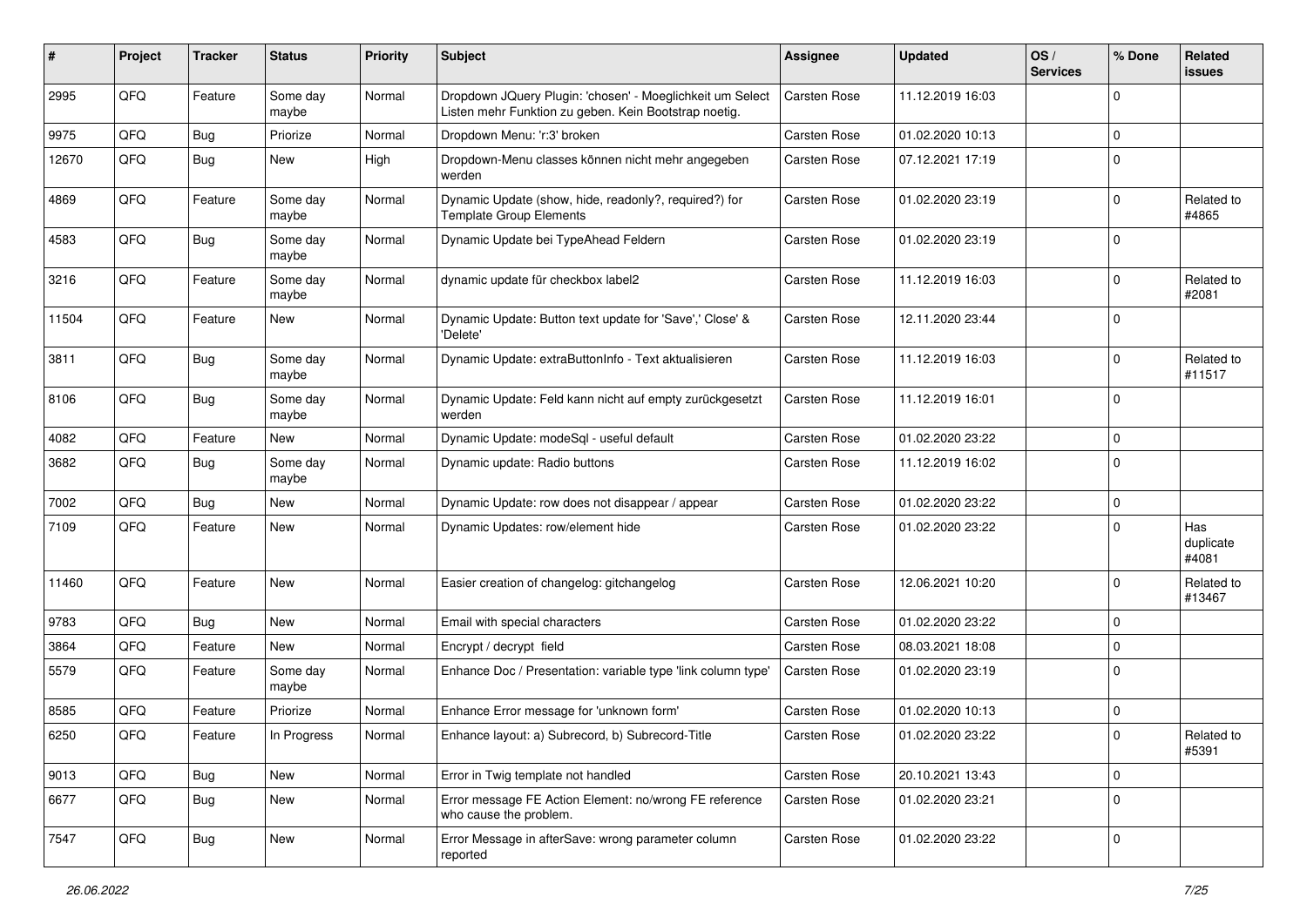| ∦     | Project        | <b>Tracker</b> | <b>Status</b>     | <b>Priority</b> | <b>Subject</b>                                                                                                          | Assignee            | <b>Updated</b>   | OS/<br><b>Services</b> | % Done      | Related<br><b>issues</b>                                                                                                       |
|-------|----------------|----------------|-------------------|-----------------|-------------------------------------------------------------------------------------------------------------------------|---------------------|------------------|------------------------|-------------|--------------------------------------------------------------------------------------------------------------------------------|
| 5132  | QFQ            | Feature        | Some day<br>maybe | Normal          | Error Message sendmail missing attachment: more details                                                                 | <b>Carsten Rose</b> | 01.02.2020 23:19 |                        | $\mathbf 0$ |                                                                                                                                |
| 6912  | QFQ            | Bug            | New               | Normal          | error Message Var 'deadline' already set in SIP - in Form<br>with FE.value={{deadline:R:::{{deadlinePeriod:Y}}}}        | <b>Carsten Rose</b> | 01.02.2020 23:21 |                        | $\mathbf 0$ |                                                                                                                                |
| 9127  | QFQ            | <b>Bug</b>     | New               | Normal          | Error Message: change 'roll over' color - text not readable                                                             | <b>Carsten Rose</b> | 01.02.2020 23:22 |                        | $\mathbf 0$ |                                                                                                                                |
| 9128  | QFQ            | Feature        | New               | Normal          | Error Message: not replaced variables- a) replace back to<br>'{{', b) underline                                         | Carsten Rose        | 01.02.2020 23:22 |                        | $\mathbf 0$ | Related to<br>#9129                                                                                                            |
| 4330  | QFQ            | Feature        | Some day<br>maybe | Normal          | Error Message: report missing {{ / }} in sqlUpdate, sqlInsert,<br>sqlDelete, sqlAfter, sqlBefore in FE action elements. | Carsten Rose        | 01.02.2020 23:20 |                        | $\mathbf 0$ |                                                                                                                                |
| 4328  | QFQ            | <b>Bug</b>     | Some day<br>maybe | Normal          | Error Message: Show FE name/number on problems in FE                                                                    | <b>Carsten Rose</b> | 01.02.2020 23:20 |                        | $\mathbf 0$ |                                                                                                                                |
| 10976 | QFQ            | Feature        | <b>New</b>        | Normal          | Excel Export Verbesserungen                                                                                             | Carsten Rose        | 06.08.2020 10:56 |                        | $\mathbf 0$ |                                                                                                                                |
| 12024 | QFQ            | Feature        | New               | Normal          | Excel Export: text columns by default decode<br>htmlspeciachar()                                                        | Carsten Rose        | 17.02.2021 23:55 |                        | $\mathbf 0$ | Related to<br>#12022                                                                                                           |
| 6594  | QFQ            | Feature        | <b>New</b>        | Normal          | Excel: on download, check if there is a valid sip                                                                       | <b>Carsten Rose</b> | 01.02.2020 23:21 |                        | $\mathbf 0$ |                                                                                                                                |
| 3900  | QFQ            | Feature        | Some day<br>maybe | Normal          | Extend documentation of 'Copy / Paste'                                                                                  | <b>Carsten Rose</b> | 11.12.2019 16:03 |                        | $\mathbf 0$ | Related to<br>#3899                                                                                                            |
| 11217 | QFQ            | Feature        | Some day<br>maybe | Normal          | <b>Extend Script Functionality</b>                                                                                      | <b>Carsten Rose</b> | 16.09.2021 15:10 |                        | $\mathbf 0$ |                                                                                                                                |
| 11517 | QFQ            | Bug            | In Progress       | Normal          | extraButtonInfo Broken for multiple FormElements                                                                        | <b>Carsten Rose</b> | 12.05.2022 13:12 |                        | $\mathbf 0$ | Related to<br>#7890,<br>Related to<br>#3811, Has<br>duplicate<br>#10905, Has<br>duplicate<br>#10553, Has<br>duplicate<br>#6779 |
| 4528  | QFQ            | <b>Bug</b>     | Some day<br>maybe | Normal          | extraButtonLock mit SQLAhead Bug                                                                                        | <b>Carsten Rose</b> | 01.02.2020 23:19 |                        | $\mathbf 0$ |                                                                                                                                |
| 8719  | QFQ            | Feature        | <b>New</b>        | Normal          | extraButtonLock: add support for 0/1                                                                                    | <b>Carsten Rose</b> | 01.02.2020 23:22 |                        | $\mathbf 0$ |                                                                                                                                |
| 9862  | QFQ            | <b>Bug</b>     | Priorize          | Normal          | Failed writing to sql mail qfq.log should throw an exception                                                            | Carsten Rose        | 01.02.2020 10:13 |                        | $\mathbf 0$ |                                                                                                                                |
| 8584  | $\mathsf{QFQ}$ | Feature        | Priorize          | Normal          | FE 'Action' - never assign to Container (except Template<br>Group)                                                      | Carsten Rose        | 01.02.2020 10:13 |                        | $\mathbf 0$ |                                                                                                                                |
| 9352  | QFQ            | Feature        | New               | Normal          | FE 'Native' fire slaveld, sqlAfter, sqlIns                                                                              | Carsten Rose        | 01.02.2020 23:22 |                        | $\mathbf 0$ |                                                                                                                                |
| 7812  | QFQ            | Feature        | New               | Normal          | FE 'Subrecord' - new option 'subrecordShowFilter',<br>'subrecordPaging'                                                 | Carsten Rose        | 01.02.2020 23:22 |                        | $\mathbf 0$ |                                                                                                                                |
| 9531  | QFO            | <b>Bug</b>     | New               | High            | FE File: Dynamic Update / modeSql / required detected<br>even it not set                                                | Carsten Rose        | 11.06.2021 20:32 |                        | $\mathbf 0$ | Related to<br>#12398                                                                                                           |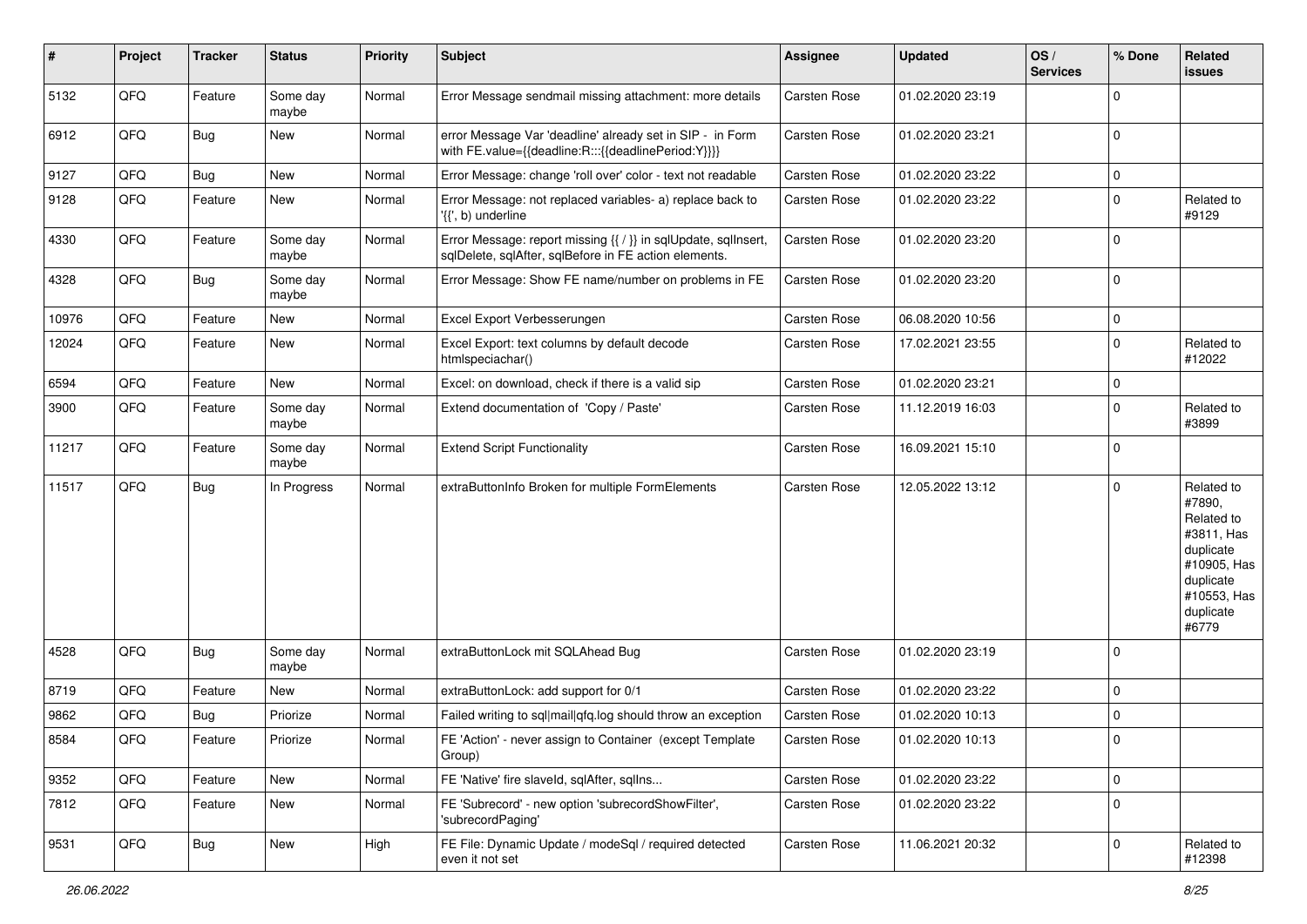| #     | Project | <b>Tracker</b> | <b>Status</b>     | <b>Priority</b> | <b>Subject</b>                                                                                                       | Assignee            | <b>Updated</b>   | OS/<br><b>Services</b> | % Done         | <b>Related</b><br><b>issues</b>                                       |
|-------|---------|----------------|-------------------|-----------------|----------------------------------------------------------------------------------------------------------------------|---------------------|------------------|------------------------|----------------|-----------------------------------------------------------------------|
| 3750  | QFQ     | <b>Bug</b>     | Some day<br>maybe | Normal          | FE in a row: if one violates check, all are red                                                                      | Carsten Rose        | 11.12.2019 16:03 |                        | $\mathbf 0$    |                                                                       |
| 12040 | QFQ     | <b>Bug</b>     | <b>New</b>        | Normal          | FE Mode 'hidden' für zwei FEs auf einer Zeile                                                                        | Carsten Rose        | 18.02.2021 10:13 |                        | 0              |                                                                       |
| 3547  | QFQ     | <b>Bug</b>     | <b>New</b>        | Normal          | FE of type 'note' causes writing of empty fields.                                                                    | Carsten Rose        | 01.02.2020 23:21 |                        | $\pmb{0}$      |                                                                       |
| 7656  | QFQ     | Bug            | Priorize          | Normal          | FE with required, 'pattern' and 'extraButtonLock': always<br>complain about missing value                            | <b>Carsten Rose</b> | 01.02.2020 10:13 |                        | $\Omega$       |                                                                       |
| 8277  | QFQ     | Feature        | Priorize          | Normal          | fe.parameter.default=                                                                                                | Carsten Rose        | 01.02.2020 23:17 |                        | $\mathbf 0$    | Related to<br>#8113                                                   |
| 10013 | QFQ     | Feature        | Some day<br>maybe | Normal          | FE.typ=editor: CodeMirror                                                                                            | Carsten Rose        | 08.06.2022 10:37 |                        | $\mathbf 0$    | Related to<br>#12611.<br>Related to<br>#12490.<br>Related to<br>#7732 |
| 5021  | QFQ     | <b>Bug</b>     | Some day<br>maybe | Normal          | FE.typ=extra - during save displays error 'datum2' already<br>filled in STORE_SIP - the value is stored nevertheless | <b>Carsten Rose</b> | 01.02.2020 23:19 |                        | $\mathbf 0$    | Related to<br>#3875                                                   |
| 5559  | QFQ     | Bug            | <b>New</b>        | Normal          | FE.type = Upload: 'accept' might contain variables                                                                   | Carsten Rose        | 11.05.2020 21:23 |                        | $\mathsf 0$    |                                                                       |
| 8049  | QFQ     | Bug            | <b>New</b>        | Normal          | FE.type=note, column 'value': text moves some pixel to top<br>after save                                             | Carsten Rose        | 01.02.2020 23:22 |                        | $\mathbf 0$    |                                                                       |
| 9317  | QFQ     | <b>Bug</b>     | <b>New</b>        | Normal          | FE.type=note: with dynamic show/hidden an empty label<br>causes trouble                                              | Carsten Rose        | 01.02.2020 23:22 |                        | $\mathbf 0$    |                                                                       |
| 7899  | QFQ     | Bug            | <b>New</b>        | High            | Fe.type=password / retype / required: always complain<br>about missing value                                         | Carsten Rose        | 03.05.2021 21:14 |                        | 0              |                                                                       |
| 10082 | QFQ     | Bug            | <b>New</b>        | Normal          | FE.type=SELECT - 'sanatize' Class                                                                                    | Carsten Rose        | 07.05.2020 09:36 |                        | $\mathbf 0$    | Related to<br>#10081                                                  |
| 12162 | QFQ     | Feature        | <b>New</b>        | Normal          | FE.type=sendmail: personalized mailing (several mails) via<br>template                                               | Carsten Rose        | 03.05.2021 20:45 |                        | $\Omega$       |                                                                       |
| 9347  | QFQ     | <b>Bug</b>     | <b>New</b>        | High            | FE.type=upload with dynamic show/hidden: required not<br>detected                                                    | Carsten Rose        | 12.06.2021 10:40 |                        | $\overline{0}$ | Related to<br>#5305.<br>Related to<br>#12398                          |
| 8037  | QFQ     | Bug            | Priorize          | Normal          | FE.type=upload (advanced mode): {{slaveld:V}} missing<br>during dynamic update                                       | Carsten Rose        | 01.02.2020 10:13 |                        | $\mathbf 0$    |                                                                       |
| 9534  | QFQ     | <b>Bug</b>     | Priorize          | Urgent          | FE.type=upload: 'Unknown Mode: ID"                                                                                   | Carsten Rose        | 03.05.2021 21:14 |                        | $\Omega$       | Related to<br>#9532                                                   |
| 9533  | QFQ     | Bug            | <b>New</b>        | Normal          | FE.type=upload: Check in 'beforeSave' if upload is given                                                             | Carsten Rose        | 01.02.2020 23:22 |                        | $\mathbf 0$    | Related to<br>#11523                                                  |
| 7512  | QFQ     | Bug            | <b>New</b>        | Normal          | FE: inputType=number >> 'pattern' is not respected                                                                   | Carsten Rose        | 01.02.2020 23:22 |                        | $\mathbf 0$    |                                                                       |
| 7920  | QFQ     | Feature        | <b>New</b>        | Normal          | FE: Syntax Highlight, Zeinlenumbruch                                                                                 | <b>Carsten Rose</b> | 01.02.2020 10:03 |                        | $\pmb{0}$      |                                                                       |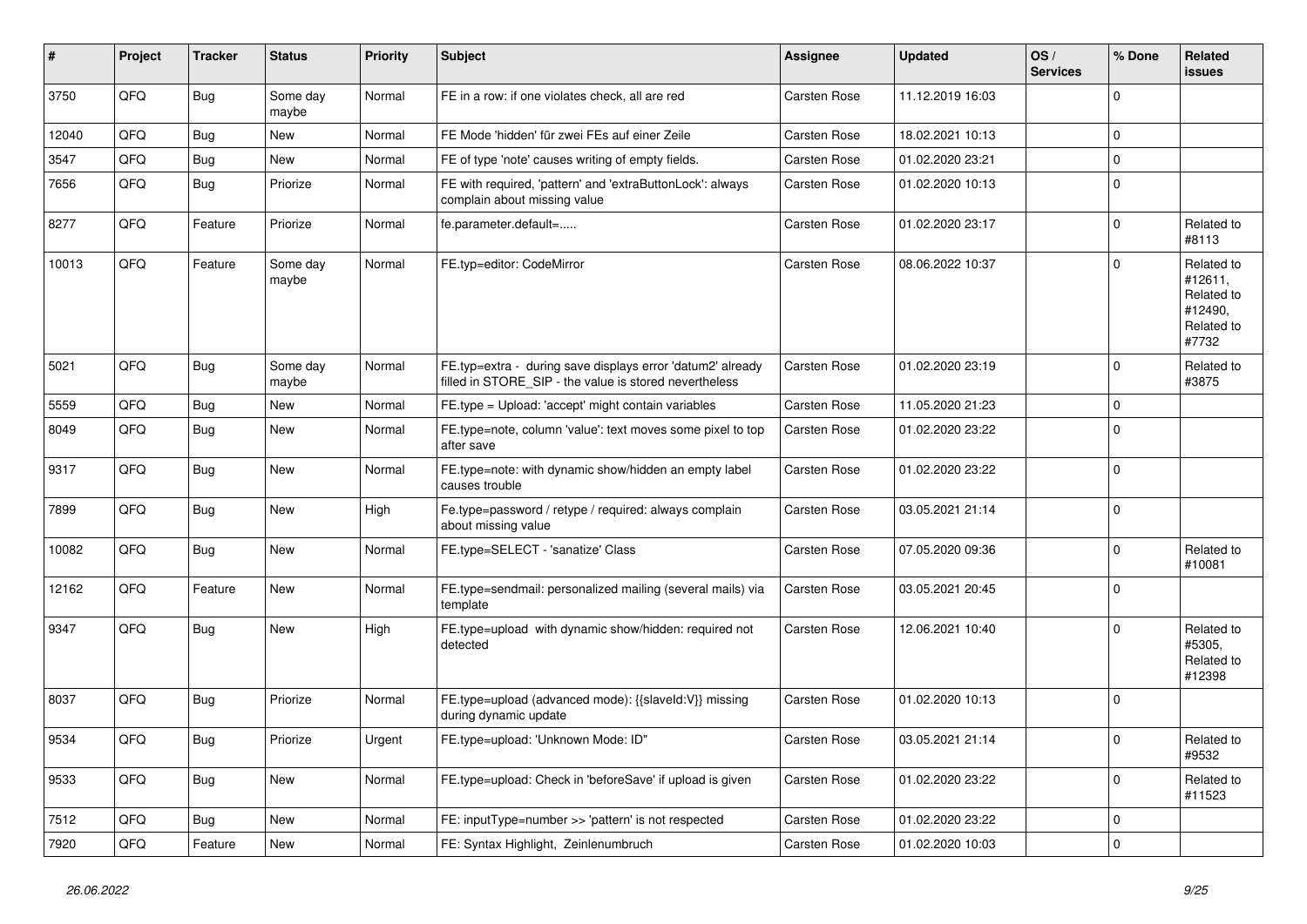| #     | Project | <b>Tracker</b> | <b>Status</b>     | <b>Priority</b> | <b>Subject</b>                                                                                                                                      | <b>Assignee</b>     | <b>Updated</b>   | OS/<br><b>Services</b> | % Done       | Related<br><b>issues</b> |
|-------|---------|----------------|-------------------|-----------------|-----------------------------------------------------------------------------------------------------------------------------------------------------|---------------------|------------------|------------------------|--------------|--------------------------|
| 10937 | QFQ     | <b>Bug</b>     | <b>New</b>        | Normal          | Fehler mit abhängigen Select- Feldern beim Positionieren                                                                                            | <b>Carsten Rose</b> | 12.11.2020 23:45 |                        | $\Omega$     |                          |
| 4872  | QFQ     | Feature        | Some day<br>maybe | Normal          | Fields of Typo3 page available in STORE TYPO3                                                                                                       | <b>Carsten Rose</b> | 01.02.2020 23:19 |                        | $\mathbf{0}$ |                          |
| 4413  | QFQ     | Feature        | <b>New</b>        | Normal          | fieldset: show/hidden, modeSql, dynamicUpdate                                                                                                       | <b>Carsten Rose</b> | 09.02.2022 15:19 |                        | $\mathbf 0$  |                          |
| 6462  | QFQ     | <b>Bug</b>     | New               | Normal          | File Upload: Nutzlose Fehlermeldung wenn Datei zu gross                                                                                             | Carsten Rose        | 01.02.2020 23:21 |                        | $\Omega$     | Related to<br>#6139      |
| 8336  | QFQ     | Feature        | <b>New</b>        | Normal          | Form > modified > Close New: a) Optional disable popup, b)<br>custom text, c) mode on save: close stay                                              | Carsten Rose        | 01.02.2020 23:22 |                        | $\Omega$     | Related to<br>#8335      |
| 9602  | QFQ     | Feature        | <b>New</b>        | Normal          | Form definition as JSON                                                                                                                             | <b>Carsten Rose</b> | 01.02.2020 23:21 |                        | $\Omega$     | Related to<br>#9600      |
| 4756  | QFQ     | <b>Bug</b>     | <b>New</b>        | Normal          | Form dirty even nothing changes                                                                                                                     | <b>Carsten Rose</b> | 11.12.2019 16:16 |                        | $\mathbf 0$  |                          |
| 11322 | QFQ     | Feature        | Some day<br>maybe | Normal          | Form Element JSON - (multiline parameter field)                                                                                                     | <b>Carsten Rose</b> | 16.09.2021 15:10 |                        | $\Omega$     |                          |
| 12315 | QFQ     | Feature        | Some day<br>maybe | Normal          | Form History (Diffs) / Backups                                                                                                                      | <b>Carsten Rose</b> | 16.09.2021 15:10 |                        | $\Omega$     |                          |
| 5557  | QFQ     | <b>Bug</b>     | Some day<br>maybe | Normal          | Form load: STORE_RECORD filled, but should be empty                                                                                                 | <b>Carsten Rose</b> | 01.02.2020 23:19 |                        | $\Omega$     |                          |
| 5983  | QFQ     | Feature        | Some day<br>maybe | Normal          | Form Submit (save & update): normalize date/-time FE                                                                                                | <b>Carsten Rose</b> | 01.02.2020 23:19 |                        | $\Omega$     |                          |
| 12581 | QFQ     | Bug            | <b>New</b>        | Normal          | Form.forward=close: Record 'new' in new browser tab ><br>save (& close) >> Form is not reloaded with new created<br>record id and stays in mode=new | <b>Carsten Rose</b> | 19.03.2022 17:48 |                        | $\mathbf 0$  |                          |
| 9668  | QFQ     | Feature        | Priorize          | Normal          | Form.mode: rename 'hidden' to 'hide'                                                                                                                | <b>Carsten Rose</b> | 05.05.2021 22:14 |                        | $\Omega$     | Related to<br>#6437      |
| 9773  | QFQ     | <b>Bug</b>     | <b>New</b>        | Normal          | form.parameter.formModeGlobal=requiredOff                                                                                                           | <b>Carsten Rose</b> | 01.02.2020 15:56 |                        | $\mathbf 0$  |                          |
| 3708  | QFQ     | Feature        | Some day<br>maybe | Normal          | Form: input - 'specialchars', 'none'  gewisse tags<br>erlauben, andere verbieten                                                                    | <b>Carsten Rose</b> | 11.12.2019 16:02 |                        | $\mathbf 0$  | Related to<br>#14320     |
| 6289  | QFQ     | Feature        | <b>New</b>        | Normal          | Form: Log                                                                                                                                           | <b>Carsten Rose</b> | 01.02.2020 23:21 |                        | $\mathbf 0$  |                          |
| 12468 | QFQ     | Bug            | New               | Urgent          | Form: update Form.title after save                                                                                                                  | <b>Carsten Rose</b> | 03.05.2021 21:12 |                        | $\mathbf 0$  |                          |
| 6998  | QFQ     | Feature        | Priorize          | Normal          | Form: with debug=on show column information as tooltip of<br>column label                                                                           | Carsten Rose        | 01.02.2020 10:13 |                        | $\Omega$     |                          |
| 3877  | QFQ     | Feature        | Some day<br>maybe | Normal          | FormEditor: die Felder die aktuell nicht gebraucht werden<br>nur auf readonly/disabled setzen (nicht ausblenden > das<br>irritiert.                 | Carsten Rose        | 11.12.2019 16:03 |                        | $\Omega$     |                          |
| 9537  | QFQ     | Feature        | <b>New</b>        | Normal          | FormEditor: Edit fieldset in FrontEnd                                                                                                               | <b>Carsten Rose</b> | 01.02.2020 23:22 |                        | $\mathbf 0$  |                          |
| 3350  | QFQ     | Feature        | Some day<br>maybe | Normal          | FormEditor: Hilfetext hinter 'checktype'                                                                                                            | Carsten Rose        | 11.12.2019 16:02 |                        | $\Omega$     |                          |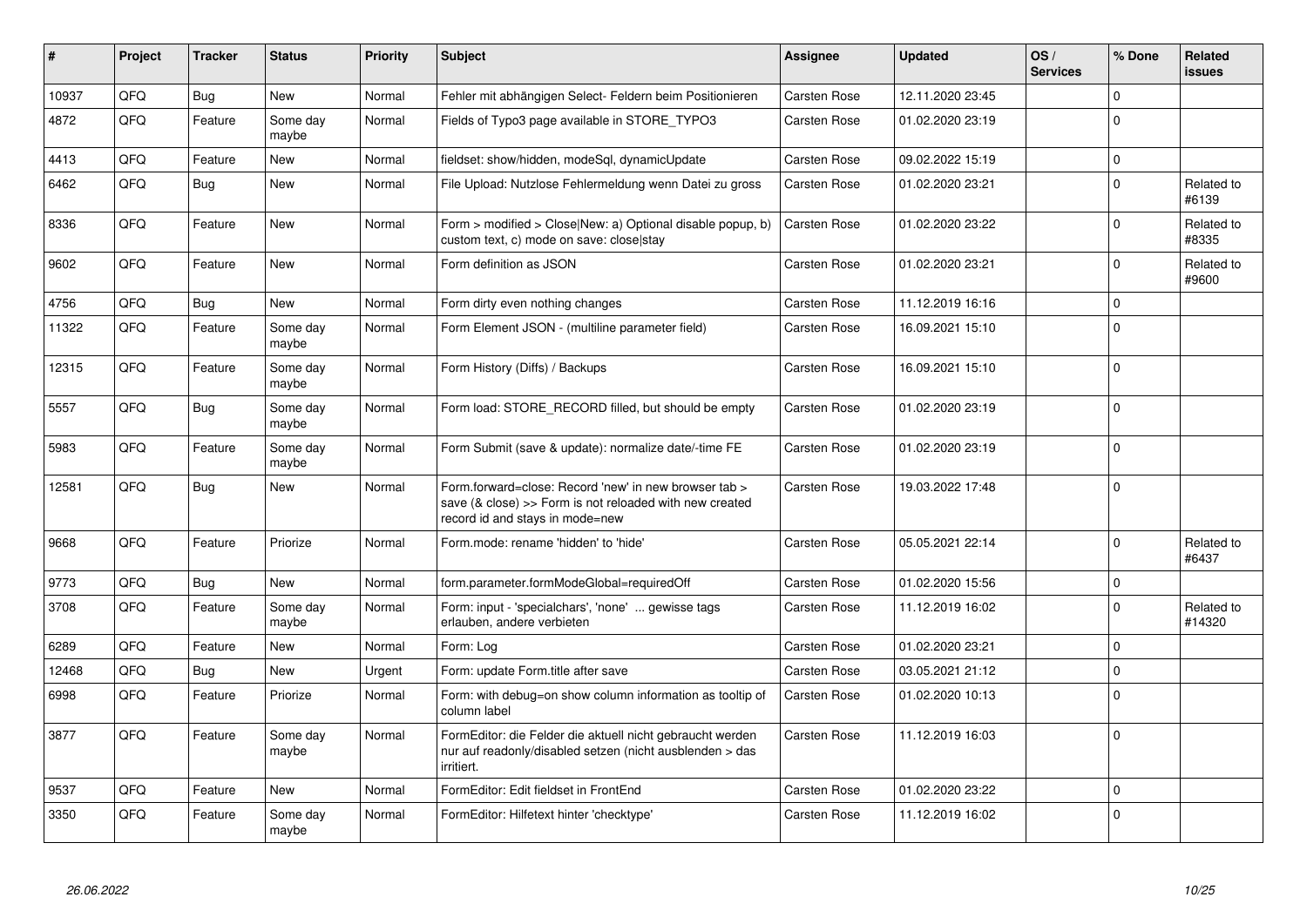| #     | Project | <b>Tracker</b> | <b>Status</b>     | <b>Priority</b> | <b>Subject</b>                                                                             | <b>Assignee</b>     | <b>Updated</b>   | OS/<br><b>Services</b> | % Done              | Related<br>issues                            |
|-------|---------|----------------|-------------------|-----------------|--------------------------------------------------------------------------------------------|---------------------|------------------|------------------------|---------------------|----------------------------------------------|
| 8083  | QFQ     | <b>Bug</b>     | <b>New</b>        | High            | FormEditor: primary table list does not respect<br>'indexDb={{indexData:Y}}'               | Carsten Rose        | 03.05.2021 21:14 |                        | $\Omega$            | Has<br>duplicate<br>#6678                    |
| 14290 | QFQ     | Feature        | Priorize          | Normal          | FormEditor: Show Table Definition                                                          | Carsten Rose        | 19.06.2022 16:37 |                        | $\mathbf 0$         |                                              |
| 7290  | QFQ     | Feature        | Priorize          | Normal          | FormEditor: title as textarea if LEN(title)>60                                             | <b>Carsten Rose</b> | 01.02.2020 10:13 |                        | $\mathbf 0$         | Blocked by<br>#7682                          |
| 4008  | QFQ     | Bug            | Some day<br>maybe | Normal          | FormElemen.type=sendmail: wrong 'TO' if 'real<br>name <rea@mail.to>' is used</rea@mail.to> | <b>Carsten Rose</b> | 11.12.2019 16:03 |                        | $\mathbf 0$         |                                              |
| 8034  | QFQ     | Feature        | Priorize          | Normal          | FormElement 'data': 22.22.2222 should not be accepted                                      | <b>Carsten Rose</b> | 01.02.2020 10:13 |                        | $\mathbf 0$         |                                              |
| 7890  | QFQ     | Bug            | New               | Normal          | FormElement 'required': extraButtonInfo not aligned                                        | Carsten Rose        | 11.06.2021 21:17 |                        | $\mathbf 0$         | Related to<br>#11517                         |
| 10322 | QFQ     | Bug            | New               | Normal          | FormElement / Radio: missing column 'enum' >> FE not<br>reported                           | <b>Carsten Rose</b> | 07.05.2020 09:37 |                        | $\mathbf 0$         |                                              |
| 6602  | QFQ     | Feature        | <b>New</b>        | Normal          | Formlet: in Report auf Mausklick ein mini-form oeffnen                                     | <b>Carsten Rose</b> | 11.12.2019 16:16 |                        | $\mathbf 0$         |                                              |
| 6609  | QFQ     | Feature        | New               | Normal          | Formlet: JSON API erweitern                                                                | <b>Carsten Rose</b> | 01.02.2020 23:21 |                        | 50                  |                                              |
| 3570  | QFQ     | <b>Bug</b>     | Some day<br>maybe | High            | Formular mit prmitnew permitEdit=Always wird nicht<br>aufgerufen (ist leer)                | <b>Carsten Rose</b> | 03.05.2021 21:14 |                        | $\mathbf 0$         |                                              |
| 9900  | QFQ     | Feature        | Priorize          | Normal          | Generic API Call: tt-content record >> JSON                                                | Carsten Rose        | 01.02.2020 10:13 |                        | $\mathbf 0$         |                                              |
| 10095 | QFQ     | Feature        | Some day<br>maybe | Normal          | Generic Gitlab Integration into QFQ                                                        | <b>Carsten Rose</b> | 16.09.2021 15:10 |                        | $\mathbf 0$         |                                              |
| 14283 | QFQ     | Bug            | Priorize          | Normal          | HEIC / HEIF convert doesn't trigger                                                        | <b>Carsten Rose</b> | 19.06.2022 16:37 |                        | $\mathbf 0$         |                                              |
| 11702 | QFQ     | Feature        | New               | Normal          | HTML Special Char makes no sense for 'allbut' if '&' is<br>forbidden                       | <b>Carsten Rose</b> | 07.12.2021 16:35 |                        | $\mathbf 0$         | Related to<br>#5112,<br>Related to<br>#14320 |
| 12480 | QFQ     | Feature        | <b>New</b>        | Normal          | If QFQ upgrade is running, block further request                                           | Carsten Rose        | 03.05.2021 20:45 |                        | $\mathbf 0$         |                                              |
| 8217  | QFQ     | Feature        | New               | Normal          | if-elseif-else construct                                                                   | Carsten Rose        | 16.03.2021 18:41 |                        | $\mathbf 0$         | Related to<br>#10716                         |
| 7660  | QFQ     | Feature        | New               | Normal          | IMAP: import mails to DB, move / delete mails                                              | <b>Carsten Rose</b> | 01.02.2020 09:52 |                        | $\mathbf 0$         |                                              |
| 12513 | QFQ     | Bug            | New               | High            | Implement server side check of maxlength                                                   | <b>Carsten Rose</b> | 07.12.2021 17:19 |                        | $\mathbf 0$         |                                              |
| 7453  | QFQ     | Feature        | Some day<br>maybe | Normal          | import / export forms QFQ                                                                  | <b>Carsten Rose</b> | 16.09.2021 15:10 |                        | $\mathbf 0$         |                                              |
| 14091 | QFQ     | Bug            | New               | Normal          | inconsistent template path for twig                                                        | Carsten Rose        | 19.04.2022 18:36 |                        | $\mathsf{O}\xspace$ |                                              |
| 4659  | QFQ     | <b>Bug</b>     | Some day<br>maybe | Normal          | infoButtonExtra                                                                            | Carsten Rose        | 01.02.2020 23:20 |                        | $\mathbf 0$         |                                              |
| 14305 | QFQ     | <b>Bug</b>     | New               | Normal          | Inline Report editing does not create history entries                                      | Carsten Rose        | 10.06.2022 11:55 |                        | $\mathsf 0$         |                                              |
| 11036 | QFQ     | Feature        | Some day<br>maybe | Normal          | inline report editor permissions                                                           | Carsten Rose        | 16.09.2021 15:09 |                        | $\mathbf 0$         | Related to<br>#11323                         |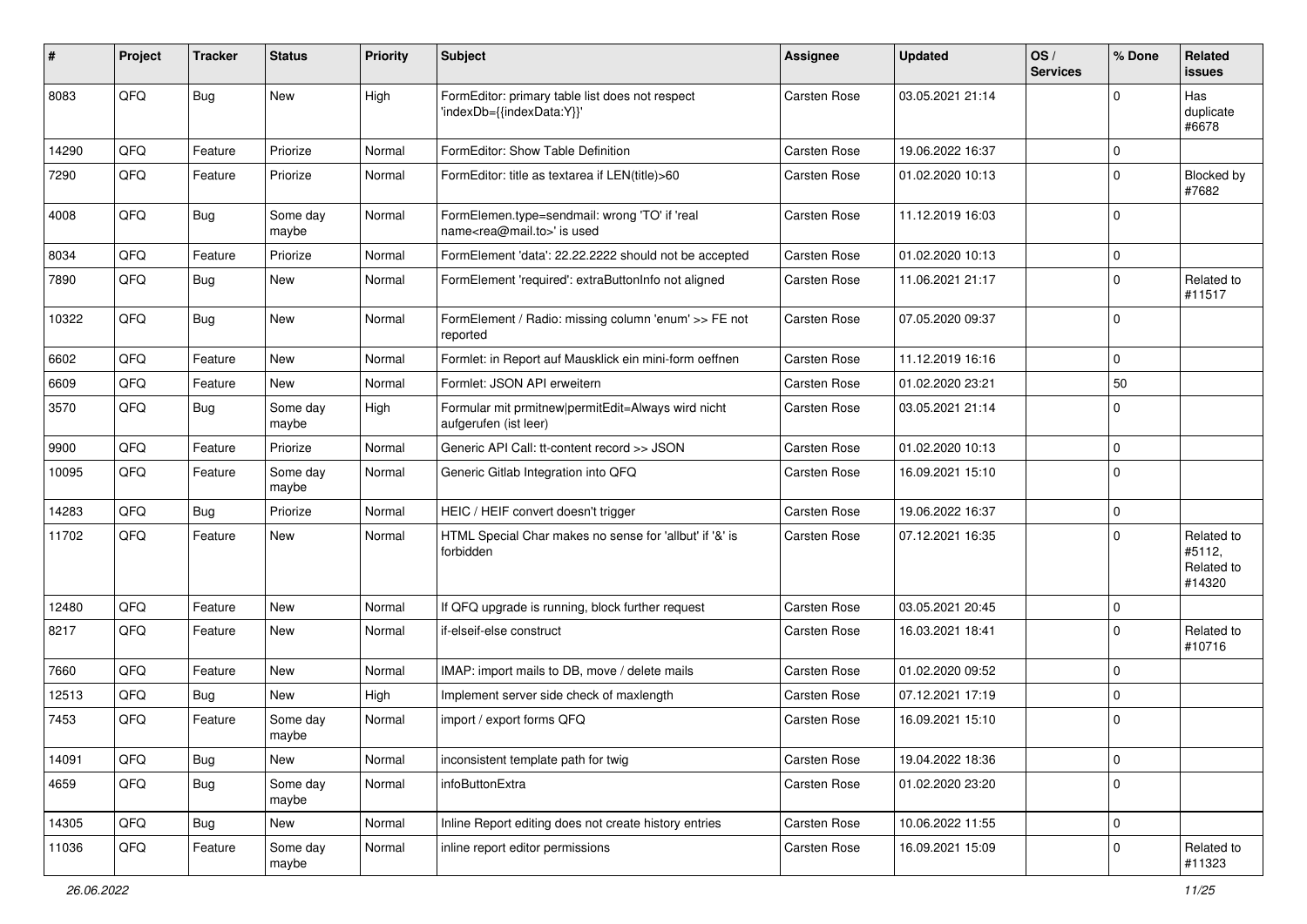| #     | Project | <b>Tracker</b> | <b>Status</b>     | <b>Priority</b> | <b>Subject</b>                                                                                           | Assignee            | <b>Updated</b>   | OS/<br><b>Services</b> | % Done      | Related<br><b>issues</b>                                                |
|-------|---------|----------------|-------------------|-----------------|----------------------------------------------------------------------------------------------------------|---------------------|------------------|------------------------|-------------|-------------------------------------------------------------------------|
| 9834  | QFQ     | <b>Bug</b>     | Priorize          | Normal          | Input elements with tag 'disabled' are missing on<br>form-submit: server option 'processReadOnly' broken | <b>Carsten Rose</b> | 07.12.2021 16:43 |                        | $\mathbf 0$ | Related to<br>#9691,<br>Related to<br>#5305, Has<br>duplicate<br>#12331 |
| 9517  | QFQ     | Feature        | In Progress       | High            | Input multiple tags with typeahead                                                                       | <b>Carsten Rose</b> | 03.05.2021 21:14 |                        | 40          | Related to<br>#10150                                                    |
| 7522  | QFQ     | Feature        | Priorize          | Normal          | Inserting default index.html to folder (Avoid Apache<br>Indexing)                                        | Carsten Rose        | 01.02.2020 10:13 |                        | $\mathbf 0$ |                                                                         |
| 4259  | QFQ     | Feature        | Some day<br>maybe | Normal          | Instant trigger a cron job                                                                               | <b>Carsten Rose</b> | 11.12.2019 16:03 |                        | $\pmb{0}$   |                                                                         |
| 1946  | QFQ     | Feature        | Some day<br>maybe | Normal          | Kontrolle ob der ReadOnly Modus bei den<br>Formularelementen korrekt implementiert ist                   | <b>Carsten Rose</b> | 11.12.2019 16:03 |                        | $\mathsf 0$ |                                                                         |
| 10443 | QFQ     | Feature        | In Progress       | Normal          | Konzept_api / _live                                                                                      | Carsten Rose        | 07.05.2020 09:39 |                        | $\mathbf 0$ |                                                                         |
| 10593 | QFQ     | Feature        | <b>New</b>        | Normal          | label2: text behind input element                                                                        | <b>Carsten Rose</b> | 16.05.2020 10:57 |                        | $\pmb{0}$   |                                                                         |
| 14371 | QFQ     | Feature        | Priorize          | Normal          | <b>LDAP via REPORT</b>                                                                                   | <b>Carsten Rose</b> | 19.06.2022 16:37 |                        | $\mathsf 0$ |                                                                         |
| 3457  | QFQ     | Feature        | Some day<br>maybe | Normal          | LDAP: concat multi values to one single entry                                                            | <b>Carsten Rose</b> | 11.12.2019 16:02 |                        | $\mathbf 0$ |                                                                         |
| 8702  | QFQ     | Feature        | <b>New</b>        | Normal          | Load Record which is locked: missing user info                                                           | <b>Carsten Rose</b> | 11.12.2019 16:16 |                        | $\mathbf 0$ | Related to<br>#9789                                                     |
| 9777  | QFQ     | Feature        | <b>New</b>        | Normal          | Logging QFQ Variables                                                                                    | <b>Carsten Rose</b> | 16.12.2019 17:17 |                        | $\pmb{0}$   |                                                                         |
| 2361  | QFQ     | Feature        | New               | Normal          | Logging wer/wann/wo welches Formular aufgerufen hat                                                      | <b>Carsten Rose</b> | 11.12.2019 16:15 |                        | $\mathsf 0$ | Related to<br>#4432,<br>Related to<br>#7480                             |
| 5852  | QFQ     | Feature        | Some day<br>maybe | Normal          | Logging: mail.log / sql.log - im FE anzeigen und via AJAX<br>aktualisieren                               | Carsten Rose        | 01.02.2020 23:19 |                        | $\Omega$    | Related to<br>#5885                                                     |
| 3504  | QFQ     | Feature        | <b>New</b>        | Normal          | Logging: welche Action FEs werden wann wie ausgefuehrt                                                   | Carsten Rose        | 01.02.2020 23:21 |                        | $\Omega$    | Related to<br>#5458.<br>Related to<br>#4092                             |
| 2084  | QFQ     | Feature        | Some day<br>maybe | Normal          | Mailto mit encryption: Subrecord                                                                         | Carsten Rose        | 11.12.2019 16:03 |                        | $\mathbf 0$ | Related to<br>#2082                                                     |
| 11747 | QFQ     | Feature        | New               | Normal          | Maintenance Page with Redirect                                                                           | Carsten Rose        | 03.05.2021 20:47 |                        | $\Omega$    | Related to<br>#11741                                                    |
| 9208  | QFQ     | Feature        | New               | Normal          | Manage 'recent' records                                                                                  | <b>Carsten Rose</b> | 01.02.2020 23:22 |                        | $\mathbf 0$ |                                                                         |
| 10014 | QFQ     | Feature        | New               | Normal          | Manual.rst: describe behaviour and process order of<br>fillStoreVar, slaveId, sqlBefore,                 | <b>Carsten Rose</b> | 01.02.2020 22:31 |                        | $\mathbf 0$ |                                                                         |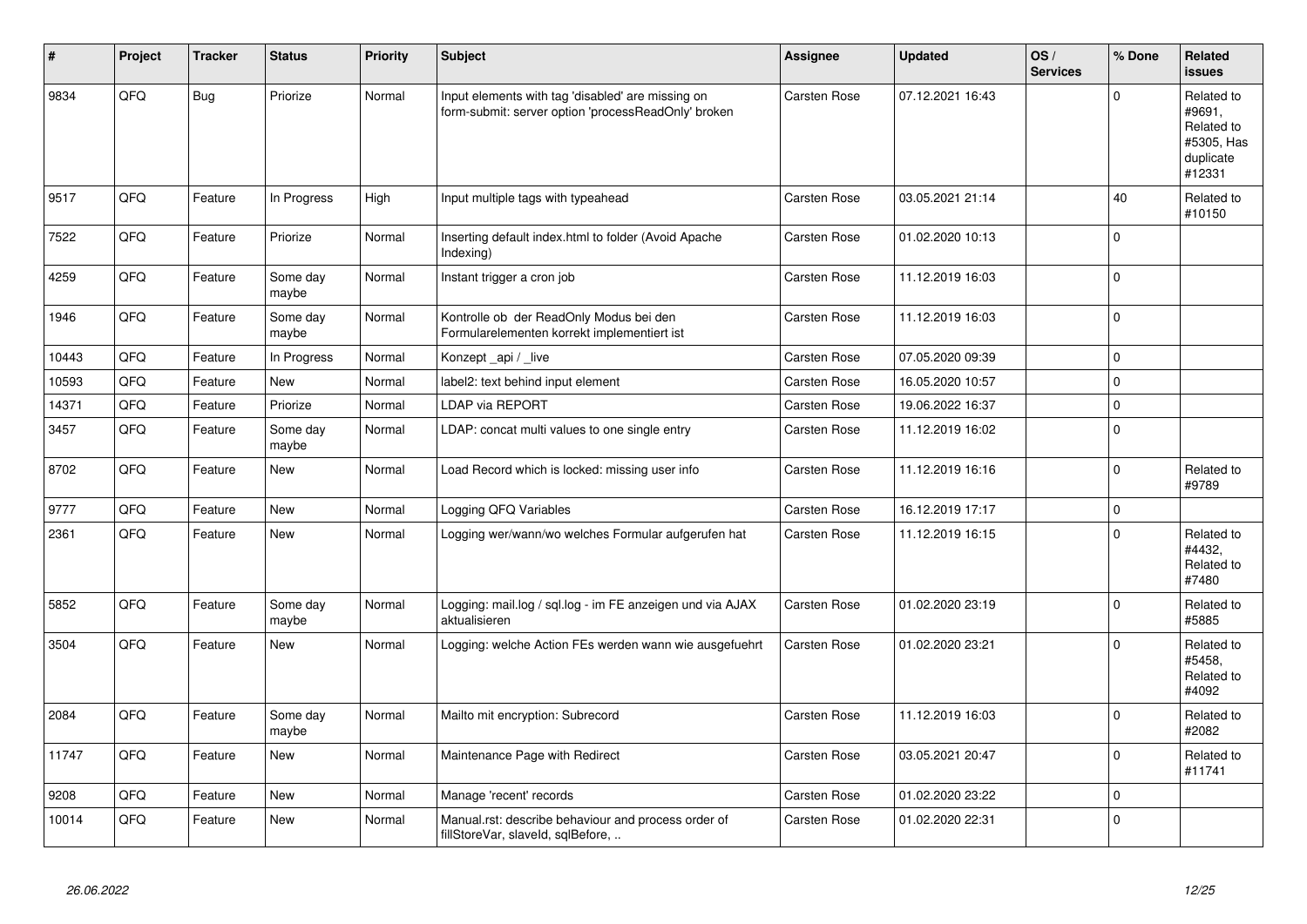| $\vert$ # | Project | <b>Tracker</b> | <b>Status</b>     | <b>Priority</b> | <b>Subject</b>                                                | <b>Assignee</b> | <b>Updated</b>   | OS/<br><b>Services</b> | % Done      | Related<br><b>issues</b>                                             |
|-----------|---------|----------------|-------------------|-----------------|---------------------------------------------------------------|-----------------|------------------|------------------------|-------------|----------------------------------------------------------------------|
| 11523     | QFQ     | Feature        | <b>New</b>        | Normal          | Mit dynamic Update erkennen, ob Upload gemacht wurde          | Carsten Rose    | 13.11.2020 15:07 |                        | $\mathbf 0$ | Related to<br>#9533                                                  |
| 6765      | QFQ     | Feature        | New               | Normal          | Moeglichkeit via QFQ eigene Logs zu schreiben                 | Carsten Rose    | 01.02.2020 23:21 |                        | $\mathbf 0$ |                                                                      |
| 10015     | QFQ     | Feature        | Priorize          | Normal          | Monospace in Textarea                                         | Carsten Rose    | 03.02.2020 13:40 |                        | $\mathbf 0$ |                                                                      |
| 5459      | QFQ     | <b>Bug</b>     | New               | High            | Multi DB: spread system tables between 'QFQ' and<br>'Data'-DB | Carsten Rose    | 03.05.2021 21:14 |                        | $\mathbf 0$ | Related to<br>#4720                                                  |
| 9706      | QFQ     | Feature        | New               | Normal          | Multi File Upload (hidden template group)                     | Carsten Rose    | 01.02.2020 23:22 |                        | $\mathbf 0$ | Related to<br>#7521,<br>Related to<br>#5562,<br>Related to<br>#13330 |
| 10508     | QFQ     | Bug            | New               | High            | Multi Form broken on Multi DB Instance                        | Carsten Rose    | 03.05.2021 21:12 |                        | $\mathbf 0$ |                                                                      |
| 13331     | QFQ     | <b>Bug</b>     | New               | Normal          | Multi Form: Clear Icon misplaced                              | Carsten Rose    | 19.03.2022 17:47 |                        | $\Omega$    |                                                                      |
| 13332     | QFQ     | Bug            | New               | Normal          | Multi Form: Required Felder werden visuell nicht markiert.    | Carsten Rose    | 19.03.2022 17:47 |                        | $\mathbf 0$ |                                                                      |
| 13330     | QFQ     | Feature        | In Progress       | Normal          | Multi Form: Upload                                            | Carsten Rose    | 07.11.2021 12:40 |                        | 50          | Related to<br>#9706                                                  |
| 4365      | QFQ     | Feature        | Some day<br>maybe | Normal          | Multi Language: new way of config                             | Carsten Rose    | 01.02.2020 23:20 |                        | $\mathbf 0$ |                                                                      |
| 11516     | QFQ     | Feature        | <b>New</b>        | Normal          | Multi Page Form (Previous/Next Buttons)                       | Carsten Rose    | 16.03.2021 17:52 |                        | $\mathbf 0$ |                                                                      |
| 10714     | QFQ     | Feature        | New               | Normal          | multi Table Form                                              | Carsten Rose    | 16.03.2021 18:44 |                        | $\mathbf 0$ |                                                                      |
| 12325     | QFQ     | Bug            | Priorize          | Normal          | MultiDB form.dblndex not working for report syntax            | Carsten Rose    | 07.09.2021 13:37 |                        | $\mathbf 0$ | Related to<br>#12145,<br>Related to<br>#12314                        |
| 5695      | QFQ     | Feature        | In Progress       | Normal          | Multiform                                                     | Carsten Rose    | 02.01.2021 18:38 |                        | $\mathbf 0$ |                                                                      |
| 11695     | QFQ     | <b>Bug</b>     | New               | Normal          | MultiForm required FE Error                                   | Carsten Rose    | 04.12.2020 13:34 |                        | $\mathbf 0$ |                                                                      |
| 9579      | QFQ     | Feature        | Some day<br>maybe | Normal          | Multiform with Process Row                                    | Carsten Rose    | 11.12.2019 16:01 |                        | $\Omega$    |                                                                      |
| 11667     | QFQ     | Bug            | New               | Normal          | MySQL mariadb-server-10.3: Incorrect datetime value           | Carsten Rose    | 03.05.2021 20:48 |                        | $\mathbf 0$ |                                                                      |
| 12023     | QFQ     | Feature        | New               | Normal          | MySQL Stored Precdure: QDECODESPECIALCHAR()                   | Carsten Rose    | 16.02.2021 11:16 |                        | $\Omega$    | Related to<br>#12022                                                 |
| 6437      | QFO     | Feature        | New               | Normal          | Neuer Mode Button bei FormElementen                           | Carsten Rose    | 01.02.2020 23:21 |                        | $\pmb{0}$   | Related to<br>#9668,<br>Blocked by<br>#9678                          |
| 5782      | QFQ     | Feature        | New               | Normal          | NextCloud API                                                 | Carsten Rose    | 01.02.2020 10:02 |                        | $\mathbf 0$ |                                                                      |
| 12133     | QFG     | Bug            | New               | Normal          | NPM, phpSpreadSheet aktualisieren                             | Carsten Rose    | 15.03.2021 09:04 |                        | $\pmb{0}$   |                                                                      |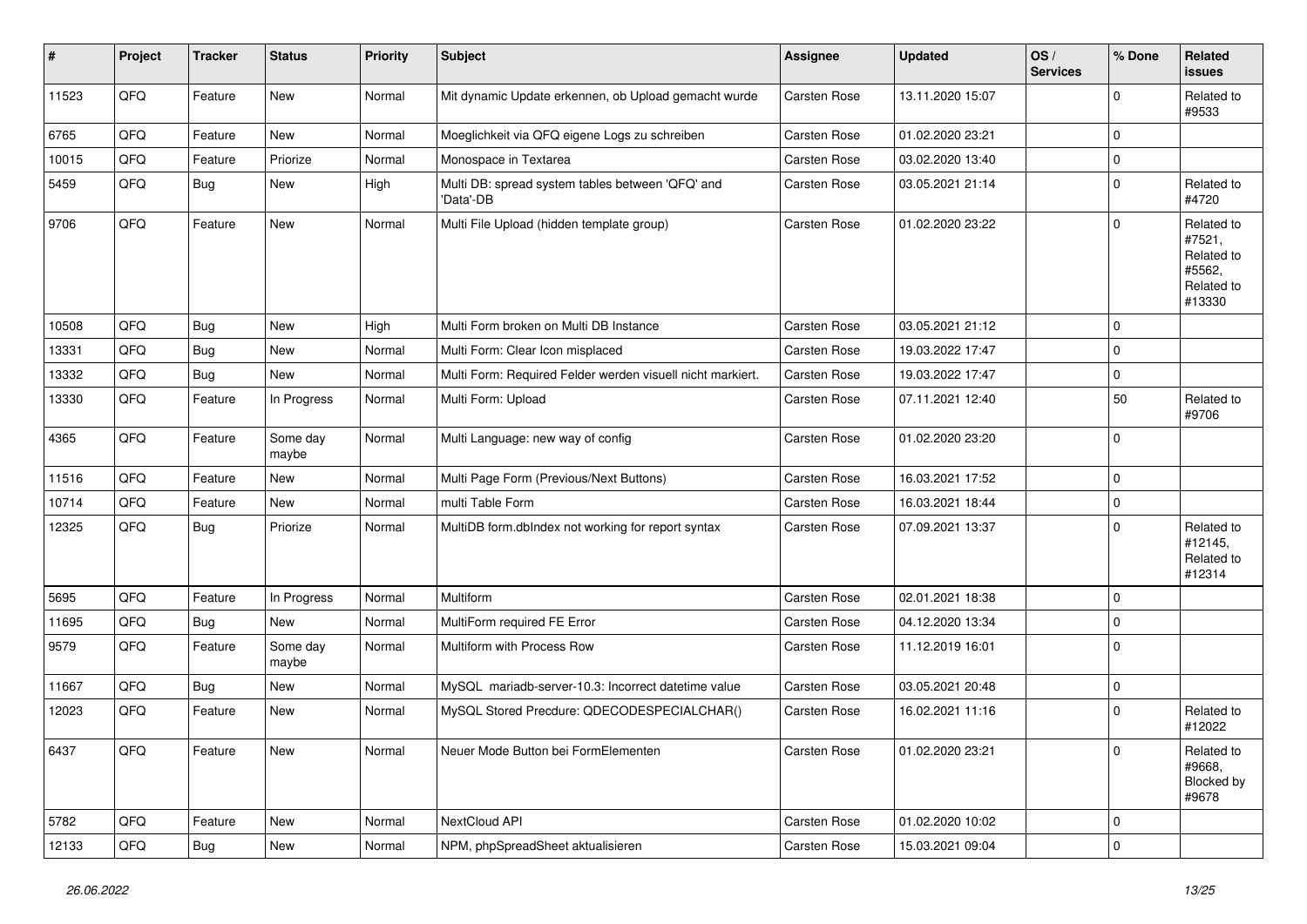| #     | Project | <b>Tracker</b> | <b>Status</b>     | <b>Priority</b> | <b>Subject</b>                                                                                        | <b>Assignee</b>     | <b>Updated</b>   | OS/<br><b>Services</b> | % Done      | Related<br><b>issues</b>                      |
|-------|---------|----------------|-------------------|-----------------|-------------------------------------------------------------------------------------------------------|---------------------|------------------|------------------------|-------------|-----------------------------------------------|
| 14090 | QFQ     | Feature        | <b>New</b>        | Normal          | Nützliche _script funktionen                                                                          | Carsten Rose        | 28.05.2022 11:03 |                        | $\mathbf 0$ |                                               |
| 10011 | QFQ     | Feature        | Priorize          | Normal          | Offer new STORE_TYPO3 Variable 'beUser', 'beEmail'                                                    | Carsten Rose        | 08.05.2021 09:51 |                        | $\Omega$    | Related to<br>#10012,<br>Related to<br>#12511 |
| 7685  | QFQ     | Bug            | New               | Normal          | Open FormElement from QFQ error message and save<br>modified record: error about missing {{formId:F}} | <b>Carsten Rose</b> | 01.02.2020 23:22 |                        | $\Omega$    |                                               |
| 14175 | QFQ     | <b>Bug</b>     | In Progress       | Normal          | Opening a form with no QFQ Session cookie fails                                                       | <b>Carsten Rose</b> | 03.06.2022 10:40 |                        | $\mathbf 0$ |                                               |
| 7650  | QFQ     | Bug            | New               | High            | Optional do not show 'required' sign on FormElement                                                   | Carsten Rose        | 03.05.2021 21:14 |                        | $\Omega$    |                                               |
| 7681  | QFQ     | Feature        | New               | Normal          | Optional switch off 'check for modified record'                                                       | Carsten Rose        | 01.02.2020 23:21 |                        | $\mathbf 0$ |                                               |
| 8101  | QFQ     | Feature        | Some day<br>maybe | Normal          | Password hash: support further hashing methods                                                        | Carsten Rose        | 16.09.2021 15:10 |                        | $\Omega$    |                                               |
| 5715  | QFQ     | Feature        | New               | High            | PDF Caching                                                                                           | Carsten Rose        | 03.05.2021 21:14 |                        | $\mathbf 0$ | Related to<br>#5851,<br>Related to<br>#6357   |
| 7336  | QFQ     | Feature        | Some day<br>maybe | Normal          | PDF Upload: disallow PDFs with specific Meta information                                              | <b>Carsten Rose</b> | 11.12.2019 16:01 |                        | $\Omega$    |                                               |
| 6261  | QFQ     | Feature        | New               | Normal          | Persistent SIP                                                                                        | Carsten Rose        | 12.06.2021 09:07 |                        | $\mathbf 0$ | Related to<br>#10819                          |
| 10819 | QFQ     | Feature        | New               | Normal          | Persistent SIP - second try                                                                           | Carsten Rose        | 29.06.2020 23:02 |                        | $\mathbf 0$ | Related to<br>#6261                           |
| 8668  | QFQ     | <b>Bug</b>     | New               | High            | Pill disabled: dyamic mode 'hidden' not respected - FE is still<br>required                           | Carsten Rose        | 03.05.2021 21:14 |                        | $\Omega$    |                                               |
| 11668 | QFQ     | <b>Bug</b>     | New               | Normal          | Play function.sql - problem with mysql                                                                | Carsten Rose        | 03.05.2021 20:48 |                        | $\pmb{0}$   |                                               |
| 10080 | QFQ     | Feature        | New               | Normal          | Popup on 'save' / 'close': configure dialog (answer<br>yes/no/cancle/)                                | Carsten Rose        | 28.03.2021 20:52 |                        | $\Omega$    | Is duplicate<br>of #12262                     |
| 8204  | QFQ     | Feature        | Priorize          | High            | Position 'required mark'                                                                              | Carsten Rose        | 16.06.2021 13:44 |                        | $\pmb{0}$   |                                               |
| 4023  | QFQ     | Feature        | New               | Normal          | prepared statements - FE action: salveld, sqlInsert,<br>sqlUpdate, sqlDelete, sqlBefore, sqlAfter     | Carsten Rose        | 11.12.2019 16:15 |                        | $\mathbf 0$ |                                               |
| 10658 | QFQ     | Bug            | New               | Normal          | processReadOnly broken                                                                                | Carsten Rose        | 27.05.2020 17:55 |                        | $\pmb{0}$   |                                               |
| 11980 | QFQ     | Feature        | In Progress       | Normal          | protected verzeichnis MUSS geschützt werden                                                           | Carsten Rose        | 07.09.2021 13:30 |                        | $\pmb{0}$   |                                               |
| 13592 | QFG     | <b>Bug</b>     | New               | Normal          | QFQ Build Queue: das vergeben von Tags klappt nicht. Es<br>werden keine Releases gebaut.              | Carsten Rose        | 19.03.2022 17:45 |                        | $\mathbf 0$ |                                               |
| 1635  | QFQ     | Feature        | Some day<br>maybe | Normal          | QFQ Extension content record: weitere Optionen<br>einblenden.                                         | Carsten Rose        | 11.12.2019 16:03 |                        | $\mathbf 0$ |                                               |
| 12463 | QFG     | <b>Bug</b>     | ToDo              | High            | QFQ Function: 'function' and 'sql' on same level - output of<br>sql is shown two times.               | Carsten Rose        | 15.12.2021 16:31 |                        | $\mathbf 0$ |                                               |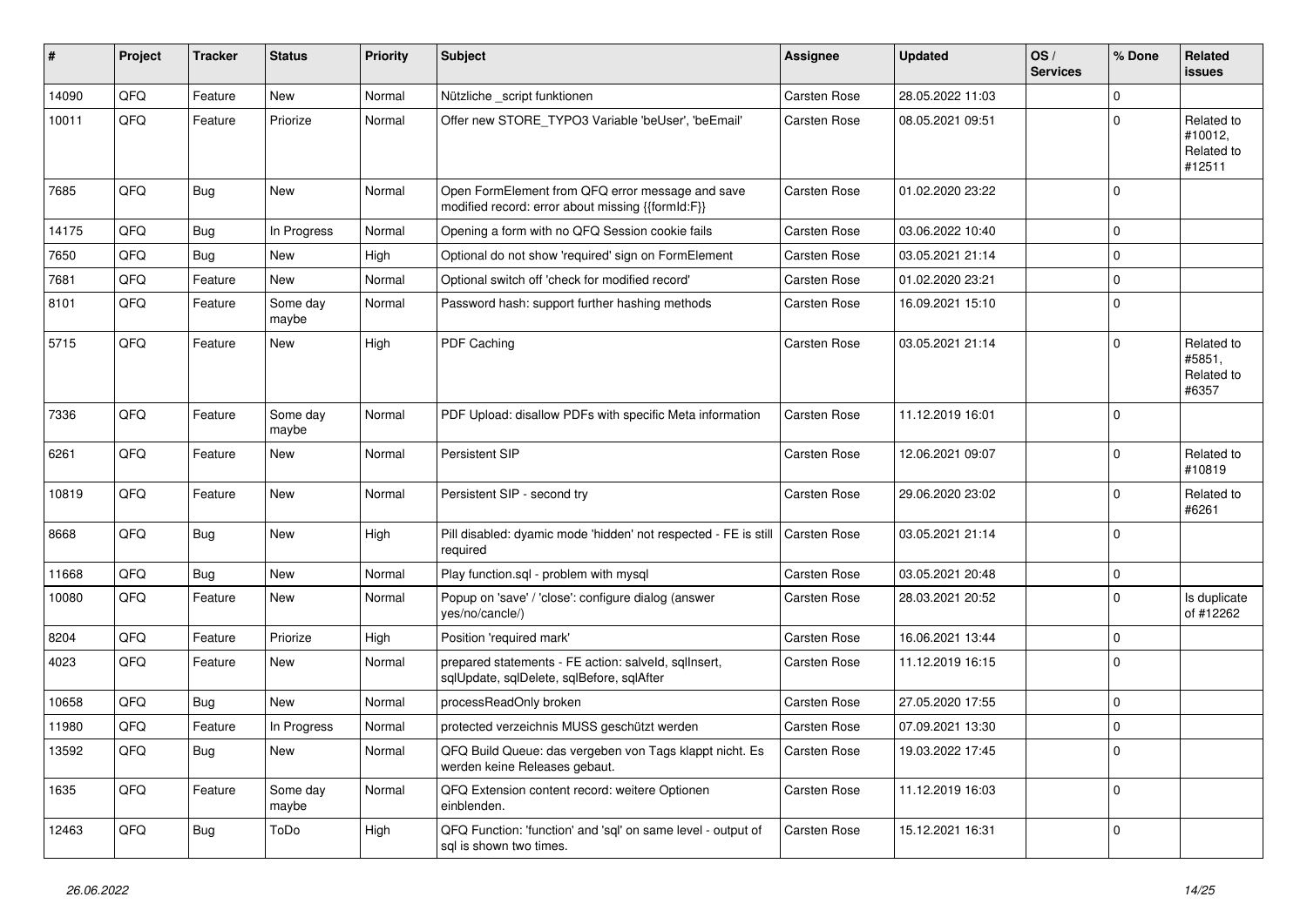| #     | Project | <b>Tracker</b> | <b>Status</b>     | <b>Priority</b> | <b>Subject</b>                                                                                                                        | Assignee            | <b>Updated</b>   | OS/<br><b>Services</b> | % Done      | Related<br><b>issues</b>                                               |
|-------|---------|----------------|-------------------|-----------------|---------------------------------------------------------------------------------------------------------------------------------------|---------------------|------------------|------------------------|-------------|------------------------------------------------------------------------|
| 12395 | QFQ     | <b>Bug</b>     | ToDo              | High            | QFQ Function: Result two times shown                                                                                                  | <b>Carsten Rose</b> | 18.02.2022 08:59 |                        | $\Omega$    |                                                                        |
| 12465 | QFQ     | Feature        | New               | Normal          | QFQ Function: use in FE to fill StoreRecord                                                                                           | Carsten Rose        | 05.05.2021 21:58 |                        | $\mathsf 0$ |                                                                        |
| 7524  | QFQ     | <b>Bug</b>     | New               | Normal          | QFQ throws a 'General Error' if 'fileadmin/protected/log/' is<br>not writeable                                                        | Carsten Rose        | 01.02.2020 23:22 |                        | $\mathbf 0$ |                                                                        |
| 9927  | QFQ     | Feature        | <b>New</b>        | Normal          | QFQ Update: a) Update nur machen wenn BE User<br>eingeloggt ist., b) Bei Fehler genaue Meldung welcher<br>Updateschritt Probleme hat. | Carsten Rose        | 22.01.2020 12:59 |                        | $\Omega$    |                                                                        |
| 4839  | QFQ     | Feature        | Some day<br>maybe | Normal          | qfq-handle in <head> Abschnitt</head>                                                                                                 | <b>Carsten Rose</b> | 11.12.2019 16:02 |                        | $\mathbf 0$ |                                                                        |
| 6574  | QFQ     | Bug            | Priorize          | Normal          | qfq.log: Fehlermeldung wurde angezeigt, aber nicht geloggt                                                                            | <b>Carsten Rose</b> | 01.02.2020 10:13 |                        | $\mathbf 0$ |                                                                        |
| 14187 | QFQ     | Feature        | New               | High            | gfg.log: show current URL                                                                                                             | <b>Carsten Rose</b> | 28.05.2022 11:02 |                        | $\Omega$    | Related to<br>#13933,<br>Related to<br>#12532,<br>Related to<br>#11893 |
| 5480  | QFQ     | Feature        | Some day<br>maybe | Normal          | QFQ: Dokumentation mit Screenshots versehen                                                                                           | Carsten Rose        | 01.02.2020 23:20 |                        | $\mathbf 0$ | Related to<br>#9879                                                    |
| 8586  | QFQ     | Feature        | Some day<br>maybe | Normal          | QFQ: Enhance Error message for 'record not found'                                                                                     | <b>Carsten Rose</b> | 16.09.2021 15:10 |                        | $\mathbf 0$ |                                                                        |
| 4771  | QFQ     | Bug            | Some day<br>maybe | Normal          | qfq: select-down-values empty after save (edit-form for<br>program administrators)                                                    | <b>Carsten Rose</b> | 01.02.2020 23:20 |                        | $\Omega$    | Related to<br>#4549, Has<br>duplicate<br>#4282                         |
| 7520  | QFQ     | Feature        | <b>New</b>        | Normal          | QR Code:  AS _qr ( AS _link)                                                                                                          | <b>Carsten Rose</b> | 01.02.2020 23:22 |                        | $\mathbf 0$ |                                                                        |
| 6483  | QFQ     | Bug            | New               | Normal          | R Store funktioniert nicht bei 'Report Notation' im FE                                                                                | Carsten Rose        | 01.02.2020 23:21 |                        | $\mathbf 0$ |                                                                        |
| 7924  | QFQ     | Feature        | New               | Normal          | Radio/Checkbox with Tooltip                                                                                                           | <b>Carsten Rose</b> | 01.02.2020 23:22 |                        | $\mathbf 0$ |                                                                        |
| 11239 | QFQ     | <b>Bug</b>     | <b>New</b>        | Normal          | Radiobutton (plain): horizontales Rendern abhängig vom<br>Datentyp in der Datenbank                                                   | <b>Carsten Rose</b> | 30.09.2020 18:37 |                        | $\mathbf 0$ |                                                                        |
| 7513  | QFQ     | <b>Bug</b>     | <b>New</b>        | Normal          | Radios not correct aligned                                                                                                            | <b>Carsten Rose</b> | 01.02.2020 23:22 |                        | $\Omega$    |                                                                        |
| 7795  | QFQ     | <b>Bug</b>     | <b>New</b>        | Normal          | Readonly Form: Typeahead-Felder                                                                                                       | <b>Carsten Rose</b> | 01.02.2020 23:22 |                        | $\mathbf 0$ |                                                                        |
| 3867  | QFQ     | Feature        | Priorize          | Normal          | Readonly Formular: Template Groups add/delete<br>ausbeldnen                                                                           | Carsten Rose        | 05.05.2021 22:12 |                        | $\mathbf 0$ |                                                                        |
| 3109  | QFQ     | Bug            | Some day<br>maybe | High            | RealUrl: Links werden nicht korrekt gerendert                                                                                         | <b>Carsten Rose</b> | 03.05.2021 21:14 |                        | $\mathbf 0$ |                                                                        |
| 7280  | QFQ     | Feature        | New               | Normal          | recently used table                                                                                                                   | <b>Carsten Rose</b> | 01.02.2020 23:21 |                        | $\mathbf 0$ |                                                                        |
| 7480  | QFQ     | Feature        | New               | Normal          | Record History (Undo / Redo)                                                                                                          | <b>Carsten Rose</b> | 11.12.2019 16:16 |                        | $\mathbf 0$ | Related to<br>#2361                                                    |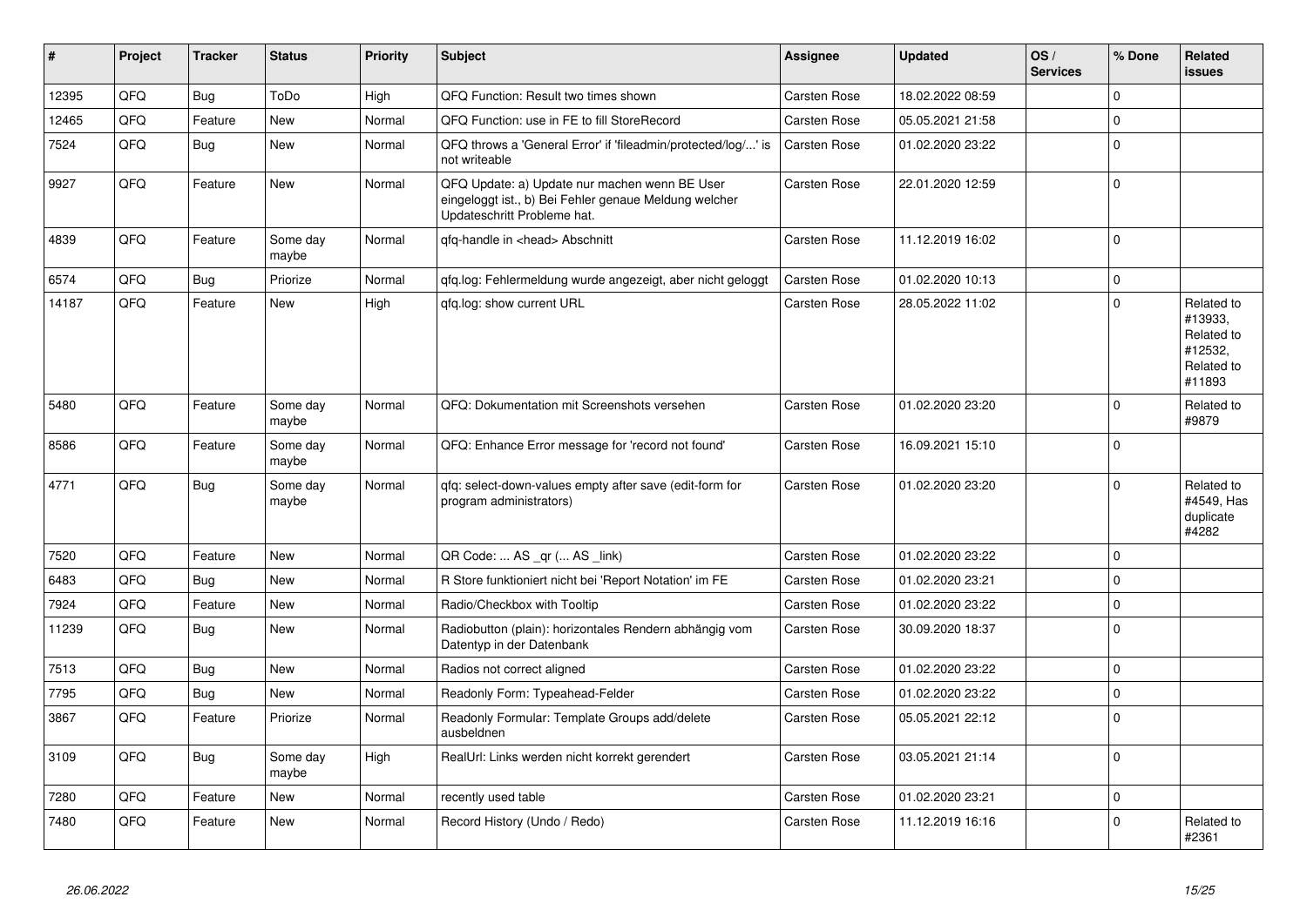| #     | Project | <b>Tracker</b> | <b>Status</b>     | <b>Priority</b> | <b>Subject</b>                                                                                     | <b>Assignee</b>     | <b>Updated</b>   | OS/<br><b>Services</b> | % Done              | Related<br><b>issues</b>                                               |
|-------|---------|----------------|-------------------|-----------------|----------------------------------------------------------------------------------------------------|---------------------|------------------|------------------------|---------------------|------------------------------------------------------------------------|
| 9789  | QFQ     | Bug            | In Progress       | High            | Record Lock: release to early on 'leave page'                                                      | Carsten Rose        | 10.01.2022 09:25 |                        | 100                 | Related to<br>#10081,<br>Related to<br>#9173,<br>Related to<br>#8702   |
| 7099  | QFQ     | Feature        | <b>New</b>        | Normal          | Redesign FormEditor                                                                                | <b>Carsten Rose</b> | 01.02.2020 23:21 |                        | $\mathbf 0$         |                                                                        |
| 13700 | QFQ     | Feature        | New               | Normal          | Redesign qfq.io Seite                                                                              | <b>Carsten Rose</b> | 19.03.2022 17:43 |                        | $\mathbf 0$         |                                                                        |
| 10012 | QFQ     | Feature        | Priorize          | Normal          | redirectAllMailTo: {{beEmail:T}}                                                                   | Carsten Rose        | 08.05.2021 09:54 |                        | $\mathbf 0$         | Related to<br>#12412,<br>Related to<br>#12413,<br>Related to<br>#10011 |
| 12611 | QFQ     | Feature        | Some day<br>maybe | Normal          | Refactoring: Bootstrap with Lazy Loading                                                           | Carsten Rose        | 08.06.2022 10:37 |                        | $\mathbf 0$         | Related to<br>#12490,<br>Related to<br>#10013,<br>Related to<br>#7732  |
| 10005 | QFQ     | Feature        | Priorize          | Normal          | Report / special column name:  AS _calendar                                                        | Carsten Rose        | 03.06.2020 17:28 |                        | $\mathbf 0$         |                                                                        |
| 11323 | QFQ     | Feature        | Some day<br>maybe | Normal          | Report Frontend Editor Modal + Codemirror                                                          | <b>Carsten Rose</b> | 16.09.2021 15:10 |                        | $\mathbf 0$         | Related to<br>#11036                                                   |
| 8975  | QFQ     | Feature        | <b>New</b>        | Normal          | Report Notation: 2.0                                                                               | <b>Carsten Rose</b> | 01.02.2020 23:22 |                        | $\mathbf 0$         | Related to<br>#8963                                                    |
| 9983  | QFQ     | Feature        | New               | Normal          | Report Notation: new keyword 'range'                                                               | Carsten Rose        | 01.02.2020 15:55 |                        | $\mathbf 0$         |                                                                        |
| 7261  | QFQ     | <b>Bug</b>     | New               | Normal          | Report pathFilename for user without path, only the filename                                       | Carsten Rose        | 01.02.2020 23:21 |                        | $\mathbf 0$         |                                                                        |
| 6723  | QFQ     | Feature        | New               | Normal          | Report QFQ Installation and Version                                                                | Carsten Rose        | 12.06.2021 09:07 |                        | $\mathbf 0$         |                                                                        |
| 3967  | QFQ     | Feature        | Some day<br>maybe | High            | Report: Checkbox, Radio, Dropdown, Input welches ohne<br>Submit funktioniert - 'Inline-Form'       | Carsten Rose        | 03.05.2021 21:14 |                        | $\mathbf 0$         |                                                                        |
| 3991  | QFQ     | Feature        | Some day<br>maybe | Normal          | report: Columnname '_skipWrap' skips 'fbeg', 'fend'                                                | Carsten Rose        | 11.12.2019 16:03 |                        | $\mathbf 0$         |                                                                        |
| 14323 | QFQ     | <b>Bug</b>     | In Progress       | Normal          | Report: render=both single - no impact                                                             | Carsten Rose        | 19.06.2022 18:31 |                        | $\mathsf{O}\xspace$ |                                                                        |
| 9811  | QFQ     | Feature        | New               | Normal          | Report: tag every n'th row                                                                         | <b>Carsten Rose</b> | 01.02.2020 23:22 |                        | $\mathbf 0$         |                                                                        |
| 5345  | QFQ     | Feature        | New               | Normal          | Report: UPDATE / INSERT / DELETE statements should<br>trigger subqueries, depending on the result. | Carsten Rose        | 27.05.2020 16:11 |                        | $\mathbf 0$         |                                                                        |
| 9394  | QFQ     | Feature        | Priorize          | Normal          | REST: allow for non numerical ids in get requests                                                  | Carsten Rose        | 05.05.2021 22:10 |                        | $\mathsf{O}\xspace$ |                                                                        |
| 12974 | QFQ     | <b>Bug</b>     | New               | High            | Sanitize Queries in Action-Elements                                                                | Carsten Rose        | 07.12.2021 17:19 |                        | 0                   |                                                                        |
| 5428  | QFQ     | Feature        | Some day<br>maybe | Normal          | secure thumbnail: late render on access.                                                           | Carsten Rose        | 01.02.2020 23:20 |                        | $\mathsf{O}\xspace$ |                                                                        |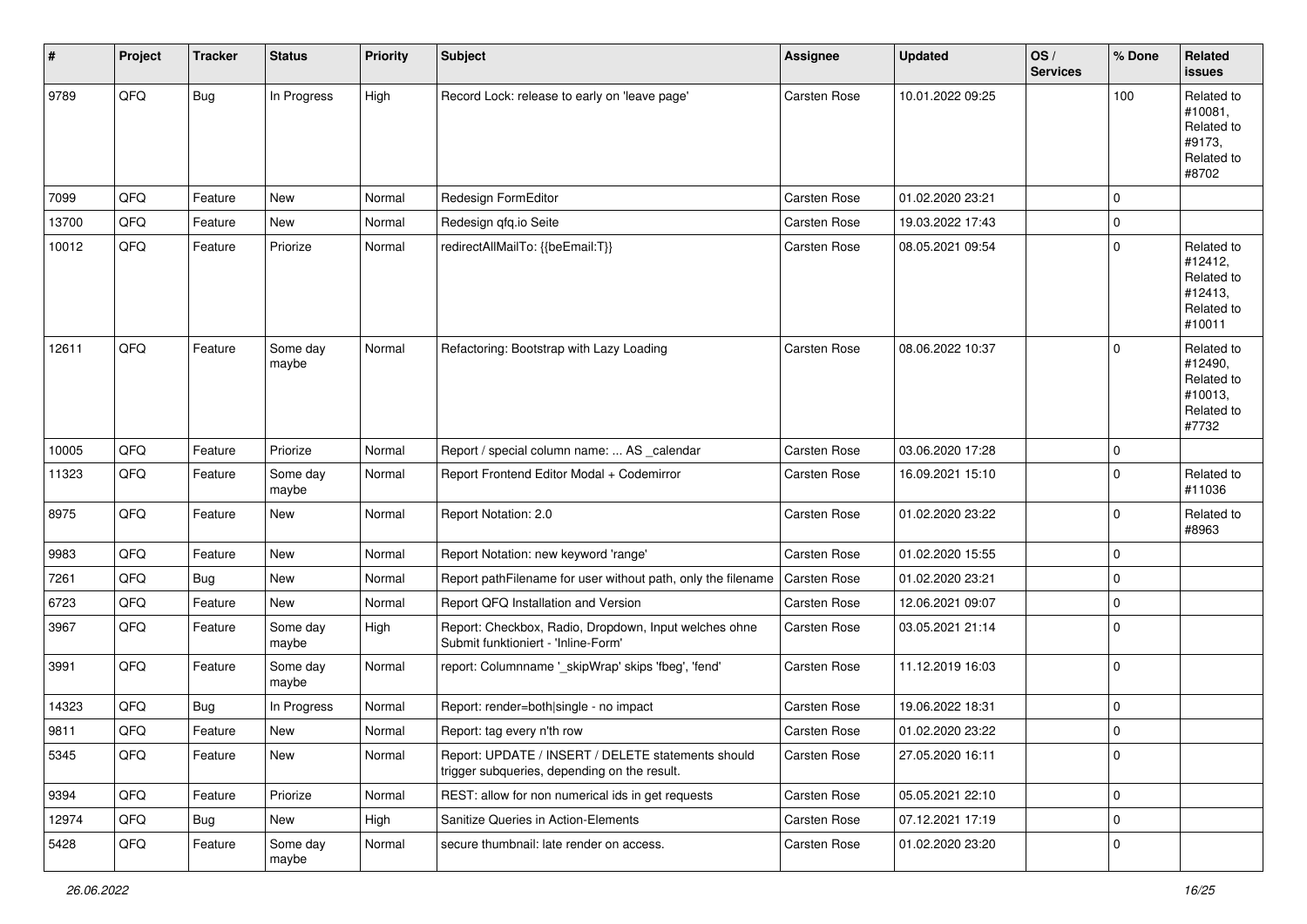| #     | Project | <b>Tracker</b> | <b>Status</b>     | <b>Priority</b> | <b>Subject</b>                                                                                      | Assignee            | <b>Updated</b>   | OS/<br><b>Services</b> | % Done      | Related<br><b>issues</b>                      |
|-------|---------|----------------|-------------------|-----------------|-----------------------------------------------------------------------------------------------------|---------------------|------------------|------------------------|-------------|-----------------------------------------------|
| 3727  | QFQ     | Feature        | New               | High            | Security: Session Hijacking erschweren                                                              | Carsten Rose        | 03.05.2021 21:14 |                        | $\mathbf 0$ |                                               |
| 11076 | QFQ     | Feature        | In Progress       | Normal          | SELECT  AS _websocket                                                                               | <b>Carsten Rose</b> | 30.08.2020 17:49 |                        | $\mathbf 0$ |                                               |
| 7519  | QFQ     | Feature        | New               | Normal          | Select: Multi                                                                                       | <b>Carsten Rose</b> | 01.02.2020 23:22 |                        | $\mathbf 0$ |                                               |
| 7616  | QFQ     | Bug            | Priorize          | Normal          | Selectlist with Enum & Dynamic Update                                                               | <b>Carsten Rose</b> | 01.02.2020 10:13 |                        | $\mathbf 0$ |                                               |
| 11080 | QFQ     | Feature        | New               | Normal          | Send MQTT messages                                                                                  | <b>Carsten Rose</b> | 29.08.2020 19:49 |                        | $\mathbf 0$ |                                               |
| 7014  | QFQ     | Bug            | New               | Normal          | Sending invalid emails succeeds when<br>debug.redirectAllMailTo is set                              | <b>Carsten Rose</b> | 01.02.2020 23:21 |                        | $\mathbf 0$ |                                               |
| 4956  | QFQ     | Feature        | Some day<br>maybe | Normal          | Sendmail: Benutzerdefinierte Headers                                                                | Carsten Rose        | 11.12.2019 16:02 |                        | $\Omega$    |                                               |
| 8963  | QFQ     | Feature        | Priorize          | Normal          | Setting values in a store: flexible way                                                             | <b>Carsten Rose</b> | 05.05.2021 22:10 |                        | $\mathbf 0$ | Related to<br>#8975                           |
| 3537  | QFQ     | Feature        | Some day<br>maybe | Low             | SHOW COLUMNS FROM tableName - Extend '{{!'<br>definition                                            | <b>Carsten Rose</b> | 11.12.2019 16:02 |                        | $\mathbf 0$ |                                               |
| 7107  | QFQ     | Feature        | Some day<br>maybe | Normal          | Showcase Registration Tool: Anmeldung / Administration :<br>Liste Anmeldungen / Emaileinaldung      | <b>Carsten Rose</b> | 11.12.2019 16:01 |                        | $\mathbf 0$ |                                               |
| 9121  | QFQ     | <b>Bug</b>     | Priorize          | High            | sip links have r and __dbIndexData set                                                              | <b>Carsten Rose</b> | 12.06.2021 10:41 |                        | $\mathbf 0$ |                                               |
| 9707  | QFQ     | Feature        | New               | Normal          | SIP security: encode pageld and check pageld on decode                                              | <b>Carsten Rose</b> | 01.02.2020 23:22 |                        | $\mathbf 0$ |                                               |
| 12532 | QFQ     | Feature        | New               | High            | SIP-Parameter bei Seitenaufruf in Browser-Console<br>anzeigen                                       | <b>Carsten Rose</b> | 07.12.2021 17:19 |                        | $\mathbf 0$ | Related to<br>#11893,<br>Related to<br>#14187 |
| 12512 | QFQ     | <b>Bug</b>     | <b>New</b>        | Normal          | Some MySQL Installation can't use 'stored procedures'                                               | <b>Carsten Rose</b> | 19.03.2022 17:48 |                        | $\mathbf 0$ |                                               |
| 7683  | QFQ     | Feature        | New               | Normal          | Special column names in '{{ SELECT  AS _link }}' should<br>be detected                              | <b>Carsten Rose</b> | 01.02.2020 23:21 |                        | $\mathbf 0$ |                                               |
| 9928  | QFQ     | Feature        | Priorize          | Normal          | SpecialColumnName: a) Deprecated: ' AS "_+tag " ', b)<br>New: ' AS "_ <tag1><tag2>" '</tag2></tag1> | <b>Carsten Rose</b> | 01.02.2020 23:17 |                        | $\mathbf 0$ | Related to<br>#9929                           |
| 8806  | QFQ     | Feature        | New               | Normal          | SQL Function nl2br                                                                                  | <b>Carsten Rose</b> | 01.02.2020 23:22 |                        | $\mathbf 0$ |                                               |
| 12545 | QFQ     | Bug            | New               | Urgent          | sql.log not created / updated                                                                       | <b>Carsten Rose</b> | 14.12.2021 16:02 |                        | $\mathbf 0$ |                                               |
| 4050  | QFQ     | Feature        | New               | Normal          | sql.log: 1) FormElement ID which causes a specific action,<br>2) Result in the same row.            | <b>Carsten Rose</b> | 15.04.2020 11:35 |                        | $\mathbf 0$ | Related to<br>#5458                           |
| 12504 | QFQ     | Feature        | Priorize          | Normal          | sql.log: report fe.id                                                                               | <b>Carsten Rose</b> | 05.05.2021 22:09 |                        | $\mathbf 0$ |                                               |
| 3941  | QFQ     | Feature        | Some day<br>maybe | Normal          | sqlAfter: es sollten mehrere moeglich sein                                                          | Carsten Rose        | 11.12.2019 16:03 |                        | $\mathbf 0$ | Related to<br>#3942                           |
| 4026  | QFG     | Feature        | Some day<br>maybe | Normal          | sqlLog.sql: log number of FE.id                                                                     | Carsten Rose        | 11.12.2019 16:03 |                        | $\mathbf 0$ | Related to<br>#5458                           |
| 9129  | QFQ     | Feature        | New               | Normal          | sqlValidate: Message as notification, not as error                                                  | Carsten Rose        | 01.02.2020 23:22 |                        | $\mathbf 0$ | Related to<br>#9128                           |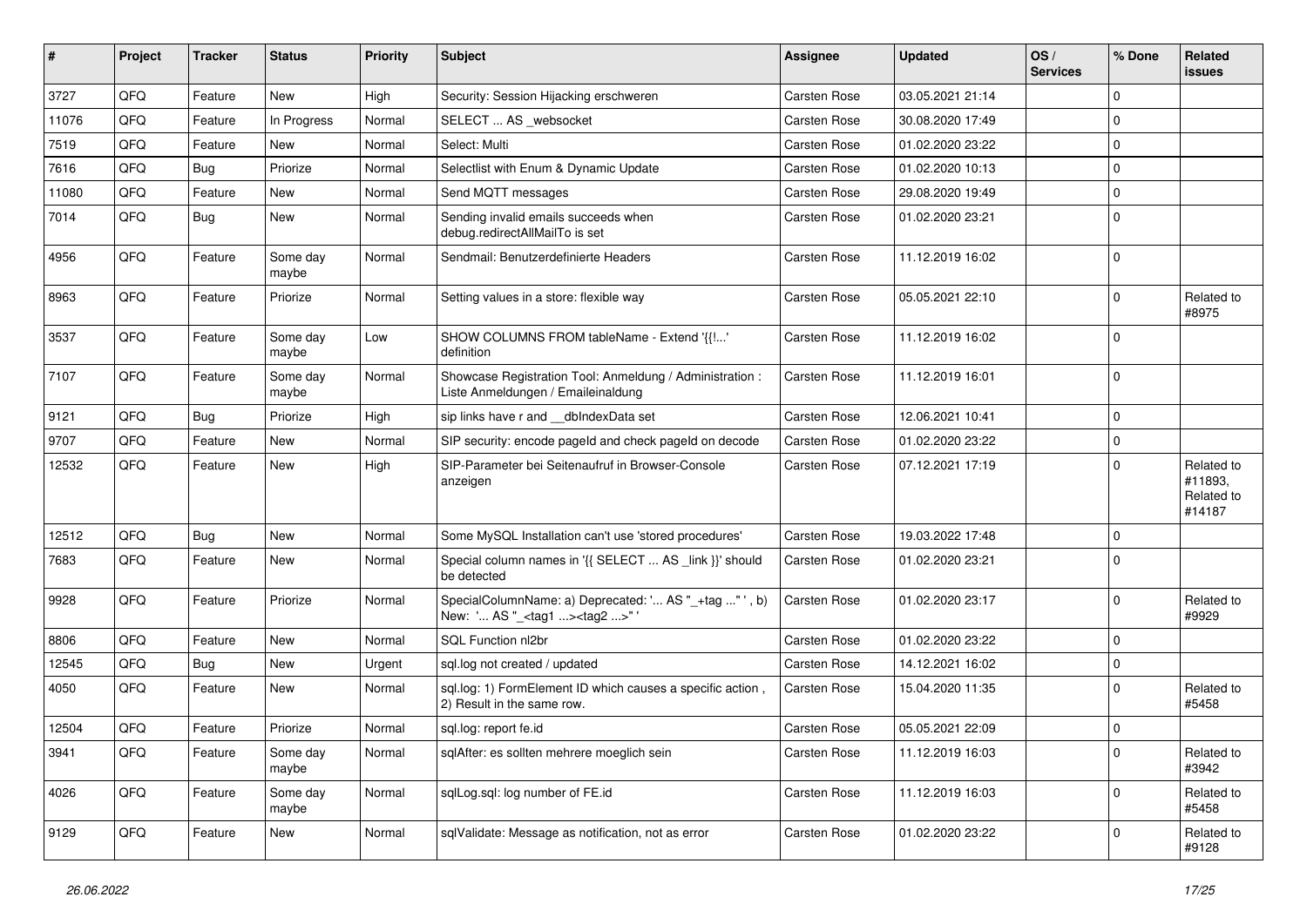| #     | Project | <b>Tracker</b> | <b>Status</b>     | <b>Priority</b> | <b>Subject</b>                                                                                       | <b>Assignee</b>                                        | <b>Updated</b>   | OS/<br><b>Services</b> | % Done      | Related<br><b>issues</b>                      |                      |
|-------|---------|----------------|-------------------|-----------------|------------------------------------------------------------------------------------------------------|--------------------------------------------------------|------------------|------------------------|-------------|-----------------------------------------------|----------------------|
| 10081 | QFQ     | Bug            | <b>New</b>        | High            | Stale record lock after 'forbidden' character                                                        | Carsten Rose                                           | 03.05.2021 21:12 |                        | $\Omega$    | Related to<br>#10082.<br>Related to<br>#9789  |                      |
| 9173  | QFQ     | Bug            | Priorize          | Urgent          | Stale Record Lock: Firefox                                                                           | Carsten Rose                                           | 03.05.2021 21:14 |                        | $\Omega$    | Related to<br>#9789                           |                      |
| 12413 | QFQ     | Feature        | <b>New</b>        | Normal          | STORE_TYPO3: enhance for {{be_users.email:T}},<br>{{fe users.email:T}}                               | Carsten Rose                                           | 03.05.2021 20:45 |                        | $\Omega$    | Related to<br>#12412.<br>Related to<br>#10012 |                      |
| 11775 | QFQ     | Feature        | <b>New</b>        | Normal          | Subrecord Tooltip pro Feld                                                                           | Carsten Rose                                           | 18.12.2020 15:22 |                        | $\Omega$    | Related to<br>#11955                          |                      |
| 3432  | QFQ     | Feature        | <b>New</b>        | Normal          | subrecord: dynamicUpdate                                                                             | Carsten Rose                                           | 11.06.2020 21:10 |                        | $\mathbf 0$ | Related to<br>#5691                           |                      |
| 8187  | QFQ     | Feature        | <b>New</b>        | Normal          | Subrecord: enable/hide new button - make new/edit/delete<br>customizeable.                           | Carsten Rose                                           | 06.03.2021 18:44 |                        | $\Omega$    | Related to<br>#11326                          |                      |
| 11955 | QFQ     | Feature        | <b>New</b>        | Normal          | subrecord: new title option to set <th> attributes - e.g. to<br/>customize tablesorter options.</th> | attributes - e.g. to<br>customize tablesorter options. | Carsten Rose     | 03.05.2021 20:47       |             | $\mathbf 0$                                   | Related to<br>#11775 |
| 7574  | QFQ     | Bug            | <b>New</b>        | Normal          | Substitute error: form element not reported / dont parse<br>Form.note                                | Carsten Rose                                           | 01.02.2020 23:21 |                        | $\pmb{0}$   |                                               |                      |
| 12477 | QFQ     | Feature        | <b>New</b>        | Normal          | Support for refactoring: Form, FormElement, diverse<br>Tabellen/Spalten, tt-content Records          | Carsten Rose                                           | 03.05.2021 20:45 |                        | $\mathbf 0$ |                                               |                      |
| 12520 | QFQ     | Bug            | <b>New</b>        | Normal          | Switch FE User: still active even FE User session expired                                            | <b>Carsten Rose</b>                                    | 19.03.2022 17:48 |                        | $\mathbf 0$ |                                               |                      |
| 3402  | QFQ     | Feature        | Some day<br>maybe | Normal          | Syntax Highlighting via CodeMirror                                                                   | Carsten Rose                                           | 11.12.2019 16:02 |                        | 100         | Related to<br>#3207                           |                      |
| 4258  | QFQ     | Feature        | Some day<br>maybe | High            | <b>System Defaults: Forms</b>                                                                        | Carsten Rose                                           | 03.05.2021 21:14 |                        | $\mathbf 0$ |                                               |                      |
| 12584 | QFQ     | Feature        | Feedback          | Normal          | T3 v10 migration script: replace alias-patterns (v11)                                                | Carsten Rose                                           | 28.05.2022 11:12 |                        | 100         |                                               |                      |
| 14304 | QFQ     | Bug            | New               | Normal          | table sorter view safer does not work                                                                | Carsten Rose                                           | 10.06.2022 11:49 |                        | $\mathbf 0$ |                                               |                      |
| 10745 | QFQ     | Feature        | Some day<br>maybe | Normal          | <b>Tablesorter Excel Export</b>                                                                      | Carsten Rose                                           | 16.09.2021 15:09 |                        | $\Omega$    |                                               |                      |
| 12679 | QFQ     | Feature        | <b>New</b>        | Normal          | tablesorter: custom column width                                                                     | Carsten Rose                                           | 16.06.2021 11:10 |                        | $\pmb{0}$   |                                               |                      |
| 10506 | QFQ     | Bug            | <b>New</b>        | High            | Template Group broken on MultiDB instance                                                            | Carsten Rose                                           | 03.05.2021 21:12 |                        | $\Omega$    | Related to<br>#10505                          |                      |
| 12716 | QFQ     | <b>Bug</b>     | <b>New</b>        | Normal          | template group: Pattern only applied to first instance                                               | Carsten Rose                                           | 19.03.2022 17:47 |                        | $\mathbf 0$ |                                               |                      |
| 12045 | QFQ     | <b>Bug</b>     | New               | Normal          | templateGroup afterSave FE: Aufruf ohne<br>sglHonorFormElements funktioniert nicht                   | Carsten Rose                                           | 18.02.2021 16:33 |                        | $\mathbf 0$ |                                               |                      |
| 12702 | QFQ     | Bug            | New               | High            | templateGroup: broken in multiDb Setup                                                               | Carsten Rose                                           | 14.12.2021 16:02 |                        | $\pmb{0}$   |                                               |                      |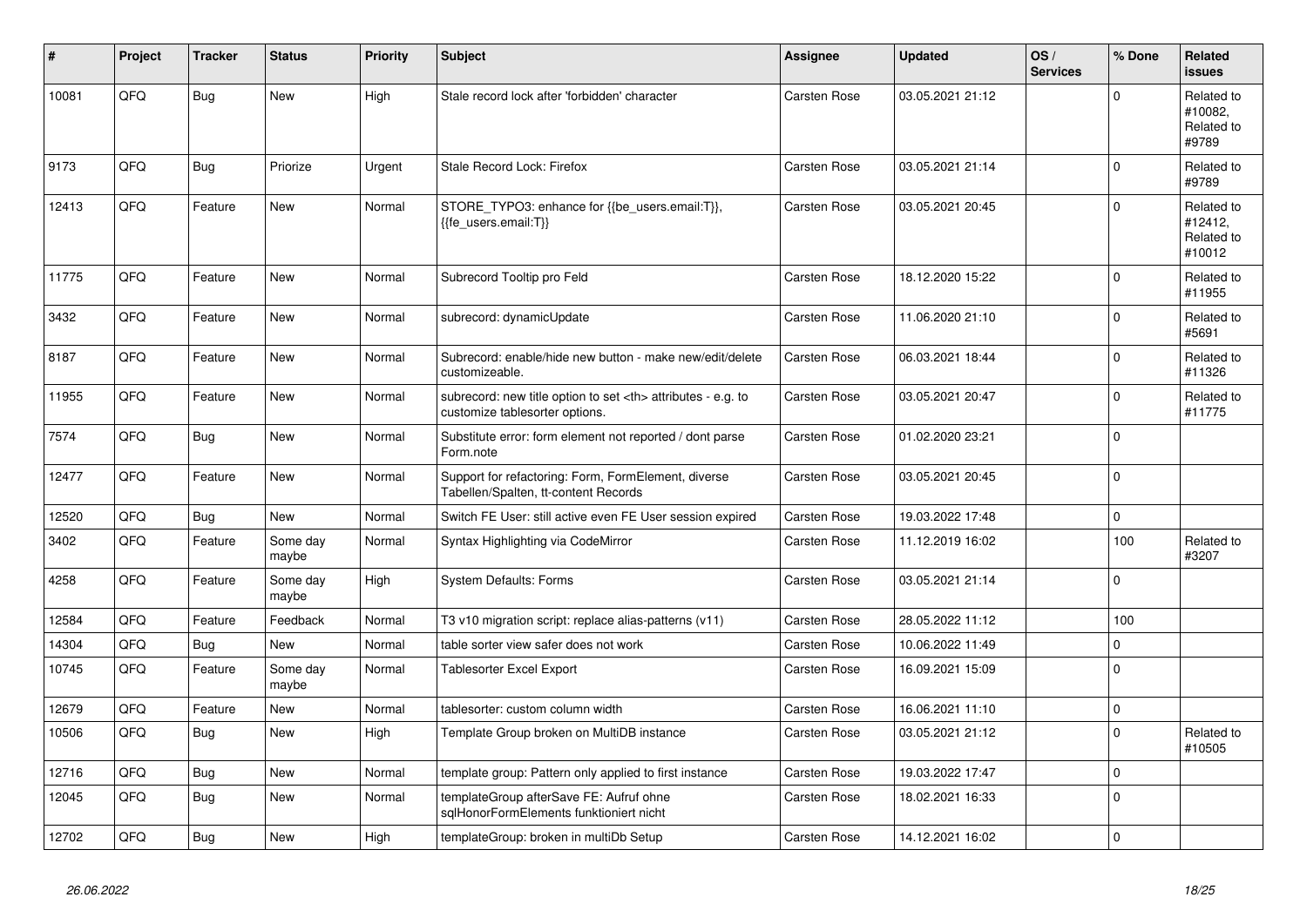| #     | Project | <b>Tracker</b> | <b>Status</b>     | <b>Priority</b> | <b>Subject</b>                                                                                                       | Assignee            | <b>Updated</b>   | OS/<br><b>Services</b> | % Done      | Related<br><b>issues</b>                    |
|-------|---------|----------------|-------------------|-----------------|----------------------------------------------------------------------------------------------------------------------|---------------------|------------------|------------------------|-------------|---------------------------------------------|
| 3882  | QFQ     | <b>Bug</b>     | Some day<br>maybe | Normal          | templateGroup: disable 'add' if limit is reached - funktioniert<br>nicht wenn bereits records existierten            | Carsten Rose        | 11.12.2019 16:03 |                        | $\mathbf 0$ |                                             |
| 7521  | QFQ     | Feature        | New               | Normal          | TemplateGroup: fe.type=upload                                                                                        | Carsten Rose        | 01.02.2020 23:21 |                        | $\mathbf 0$ | Related to<br>#9706                         |
| 3385  | QFQ     | Feature        | Some day<br>maybe | Normal          | templateGroup: insert/update/delete non primary records                                                              | Carsten Rose        | 11.12.2019 16:02 |                        | $\mathbf 0$ |                                             |
| 3588  | QFQ     | Bug            | Some day<br>maybe | Normal          | templateGroup: versteckte Elemente werden weiterhin<br>gespeichert.                                                  | Carsten Rose        | 11.12.2019 16:02 |                        | $\mathbf 0$ |                                             |
| 4549  | QFQ     | <b>Bug</b>     | Some day<br>maybe | Normal          | TemplateGroups: FE.type SELECT loose selected value<br>after save                                                    | <b>Carsten Rose</b> | 01.02.2020 23:20 |                        | $\mathbf 0$ | Related to<br>#4548,<br>Related to<br>#4771 |
| 4757  | QFQ     | Feature        | Some day<br>maybe | Normal          | Test subrecord: download links ok? Links ok?                                                                         | Carsten Rose        | 01.02.2020 23:20 |                        | $\mathbf 0$ |                                             |
| 9704  | QFQ     | Feature        | Some day<br>maybe | Normal          | Thumbnails Generieren beim Splitten von PDF Files                                                                    | <b>Carsten Rose</b> | 11.12.2019 16:01 |                        | $\mathbf 0$ |                                             |
| 12186 | QFQ     | Feature        | New               | High            | TinyMCE Config für Objekte                                                                                           | <b>Carsten Rose</b> | 07.12.2021 17:19 |                        | $\mathbf 0$ | <b>Blocks</b><br>#12632                     |
| 12439 | QFQ     | Feature        | In Progress       | Normal          | TinyMCE Paste from Word & Character Count/Limit                                                                      | <b>Carsten Rose</b> | 05.05.2021 22:15 |                        | $\mathbf 0$ |                                             |
| 7239  | QFQ     | Feature        | New               | Normal          | TinyMCE: html tag whitelist                                                                                          | <b>Carsten Rose</b> | 01.02.2020 23:21 |                        | $\mathbf 0$ | Related to<br>#14320                        |
| 12632 | QFQ     | Feature        | New               | Normal          | TinyMCE: Prepare CSS classes for images                                                                              | <b>Carsten Rose</b> | 04.06.2021 14:35 |                        | 100         | Blocked by<br>#12186                        |
| 12664 | QFQ     | Feature        | New               | Normal          | TinyMCE: report/remove malicous HTML/JS Code                                                                         | Carsten Rose        | 19.03.2022 17:47 |                        | $\mathbf 0$ | Related to<br>#14320                        |
| 7456  | QFQ     | Bug            | Some day<br>maybe | Low             | Todos in Code: solve or make ticket                                                                                  | <b>Carsten Rose</b> | 16.09.2021 15:10 |                        | $\mathbf 0$ |                                             |
| 9968  | QFQ     | Feature        | Priorize          | Normal          | Tooltip in Links for Developer                                                                                       | Carsten Rose        | 01.02.2020 23:17 |                        | $\pmb{0}$   |                                             |
| 8044  | QFQ     | Feature        | Priorize          | Normal          | Transaction: a) Form, b) Report                                                                                      | <b>Carsten Rose</b> | 05.05.2021 22:14 |                        | $\mathbf 0$ | Related to<br>#8043                         |
| 12187 | QFQ     | Bug            | New               | Normal          | Trigger FormAsFile() via Report: probably problem with multi<br>DB setup                                             | <b>Carsten Rose</b> | 20.03.2021 21:20 |                        | $\mathbf 0$ |                                             |
| 12400 | QFQ     | Feature        | <b>New</b>        | Normal          | Tutorial ist in QFQ Doku, Wird in der Suche gefunden, es<br>gibt aber kein Menupunkt - Inhalt ueberpruefen           | <b>Carsten Rose</b> | 03.05.2021 20:45 |                        | $\mathbf 0$ |                                             |
| 5894  | QFQ     | Feature        | Feedback          | Normal          | Typeahead in Report: show/hide rows dynamically                                                                      | Carsten Rose        | 18.02.2022 08:50 |                        | $\mathbf 0$ | Related to<br>#5893,<br>Related to<br>#5885 |
| 3895  | QFQ     | <b>Bug</b>     | Some day<br>maybe | Normal          | typeahead pedantic: on lehrkredit Idap webpass - if only one<br>person is in dropdown, such person can't be selected | Carsten Rose        | 11.12.2019 16:03 |                        | $\mathbf 0$ |                                             |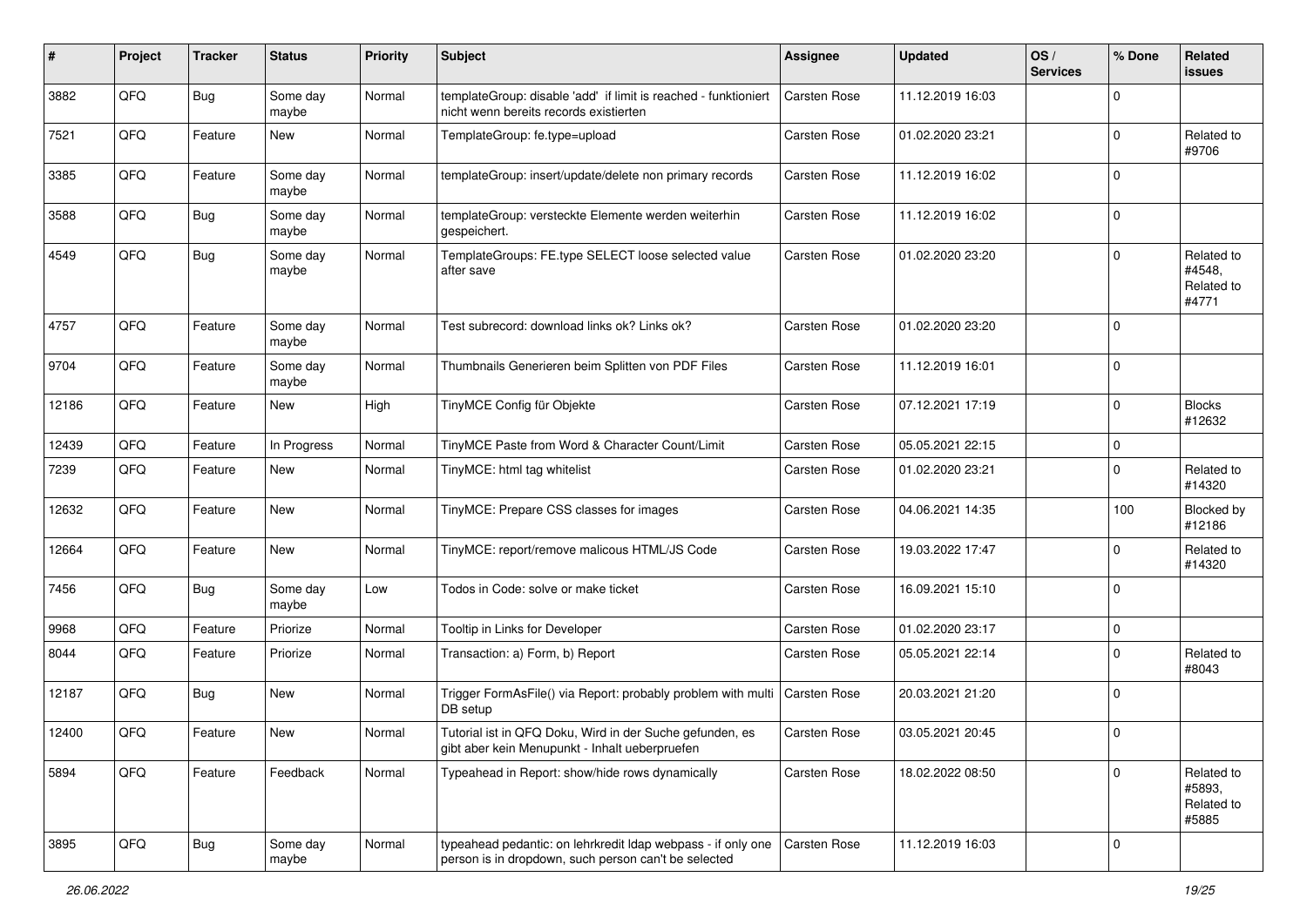| #     | Project | <b>Tracker</b> | <b>Status</b>     | <b>Priority</b> | <b>Subject</b>                                                  | <b>Assignee</b>     | <b>Updated</b>   | OS/<br><b>Services</b> | % Done         | Related<br><b>issues</b>                                               |
|-------|---------|----------------|-------------------|-----------------|-----------------------------------------------------------------|---------------------|------------------|------------------------|----------------|------------------------------------------------------------------------|
| 10640 | QFQ     | <b>Bug</b>     | New               | High            | TypeAhead Tag: FE editierbar trotz readOnly                     | <b>Carsten Rose</b> | 03.05.2021 21:12 |                        | $\mathbf 0$    |                                                                        |
| 4018  | QFQ     | Feature        | Some day<br>maybe | Normal          | typeahead: solve problem with potential long query<br>parameter | <b>Carsten Rose</b> | 11.12.2019 16:03 |                        | $\mathbf 0$    |                                                                        |
| 10115 | QFQ     | Feature        | <b>New</b>        | Normal          | TypeAhead: static list                                          | <b>Carsten Rose</b> | 26.02.2020 16:42 |                        | 100            |                                                                        |
| 10116 | QFQ     | Feature        | Some day<br>maybe | Normal          | TypeAhead: Tag - show inside 'input' element                    | <b>Carsten Rose</b> | 16.09.2021 15:09 |                        | $\Omega$       |                                                                        |
| 9221  | QFQ     | Feature        | New               | Normal          | typeAhead: Zeichenlimite ausschalten                            | <b>Carsten Rose</b> | 08.05.2021 17:06 |                        | $\mathbf 0$    |                                                                        |
| 9077  | QFQ     | Bug            | New               | Normal          | typeAheadSql: report broken SQL                                 | <b>Carsten Rose</b> | 01.02.2020 23:22 |                        | $\mathbf 0$    |                                                                        |
| 10588 | QFQ     | <b>Bug</b>     | <b>New</b>        | Normal          | typeahed Tag: Doku anpassen                                     | <b>Carsten Rose</b> | 12.11.2020 23:45 |                        | $\mathbf 0$    |                                                                        |
| 7219  | QFQ     | <b>Bug</b>     | New               | Normal          | typeSheadSql / typeAheadSqlPrefetch: change to curly<br>braces  | <b>Carsten Rose</b> | 01.02.2020 23:21 |                        | $\Omega$       |                                                                        |
| 12440 | QFQ     | Feature        | In Progress       | Normal          | Typo3 V10 upgrade (durchfuehren und testen)                     | <b>Carsten Rose</b> | 21.03.2022 09:53 |                        | 50             | Related to<br>#12357,<br>Related to<br>#12067,<br>Related to<br>#10661 |
| 11320 | QFQ     | Feature        | Priorize          | Normal          | Typo3 Version 10 support                                        | <b>Carsten Rose</b> | 05.05.2021 22:09 |                        | 0              |                                                                        |
| 10661 | QFQ     | Bug            | In Progress       | Normal          | Typo3 Warnungen                                                 | Carsten Rose        | 07.09.2021 13:23 |                        | $\Omega$       | Related to<br>#12440                                                   |
| 4197  | QFQ     | Feature        | Some day<br>maybe | Normal          | Unit Test fuer JSON Stream von QuickFormQuery.php ><br>doForm() | <b>Carsten Rose</b> | 11.12.2019 16:03 |                        | $\mathbf 0$    |                                                                        |
| 9947  | QFQ     | <b>Bug</b>     | Priorize          | Normal          | Unwanted error message if missing 'typeAheadSqlPrefetch'        | Carsten Rose        | 01.02.2020 10:13 |                        | $\mathbf 0$    |                                                                        |
| 10793 | QFQ     | Feature        | In Progress       | Normal          | <b>Update NPM Packages</b>                                      | Carsten Rose        | 07.09.2021 13:25 |                        | 30             |                                                                        |
| 5305  | QFQ     | Bug            | New               | Normal          | Upload FormElement: nicht disabled by readonly Form             | <b>Carsten Rose</b> | 16.06.2021 13:43 |                        | $\mathbf 0$    | Related to<br>#9347,<br>Related to<br>#9834                            |
| 7850  | QFQ     | Feature        | <b>New</b>        | High            | Upload records: non 'pathFileName' column                       | Carsten Rose        | 03.05.2021 21:14 |                        | $\mathbf 0$    |                                                                        |
| 5706  | QFQ     | Bug            | Some day<br>maybe | Normal          | upload: fileDestination needs to be sanatized                   | Carsten Rose        | 01.02.2020 23:19 |                        | $\mathbf 0$    |                                                                        |
| 7175  | QFQ     | Feature        | New               | Normal          | Upload: md5 hash as filename                                    | <b>Carsten Rose</b> | 01.02.2020 23:21 |                        | 0              |                                                                        |
| 7119  | QFG     | Feature        | New               | Normal          | Upload: scaleDownWidth, scaleDownHeight                         | Carsten Rose        | 01.02.2020 23:21 |                        | $\overline{0}$ |                                                                        |
| 3332  | QFQ     | Feature        | Some day<br>maybe | Normal          | Uploads: Thumbnails, Details zum hochgeladenen File             | Carsten Rose        | 11.12.2019 16:02 |                        | $\mathbf 0$    | Related to<br>#3264,<br>Related to<br>#5333                            |
| 5991  | QFO     | <b>Bug</b>     | Some day<br>maybe | Normal          | URLs with ' ' or long parameter are problematic                 | Carsten Rose        | 01.02.2020 23:19 |                        | 0              |                                                                        |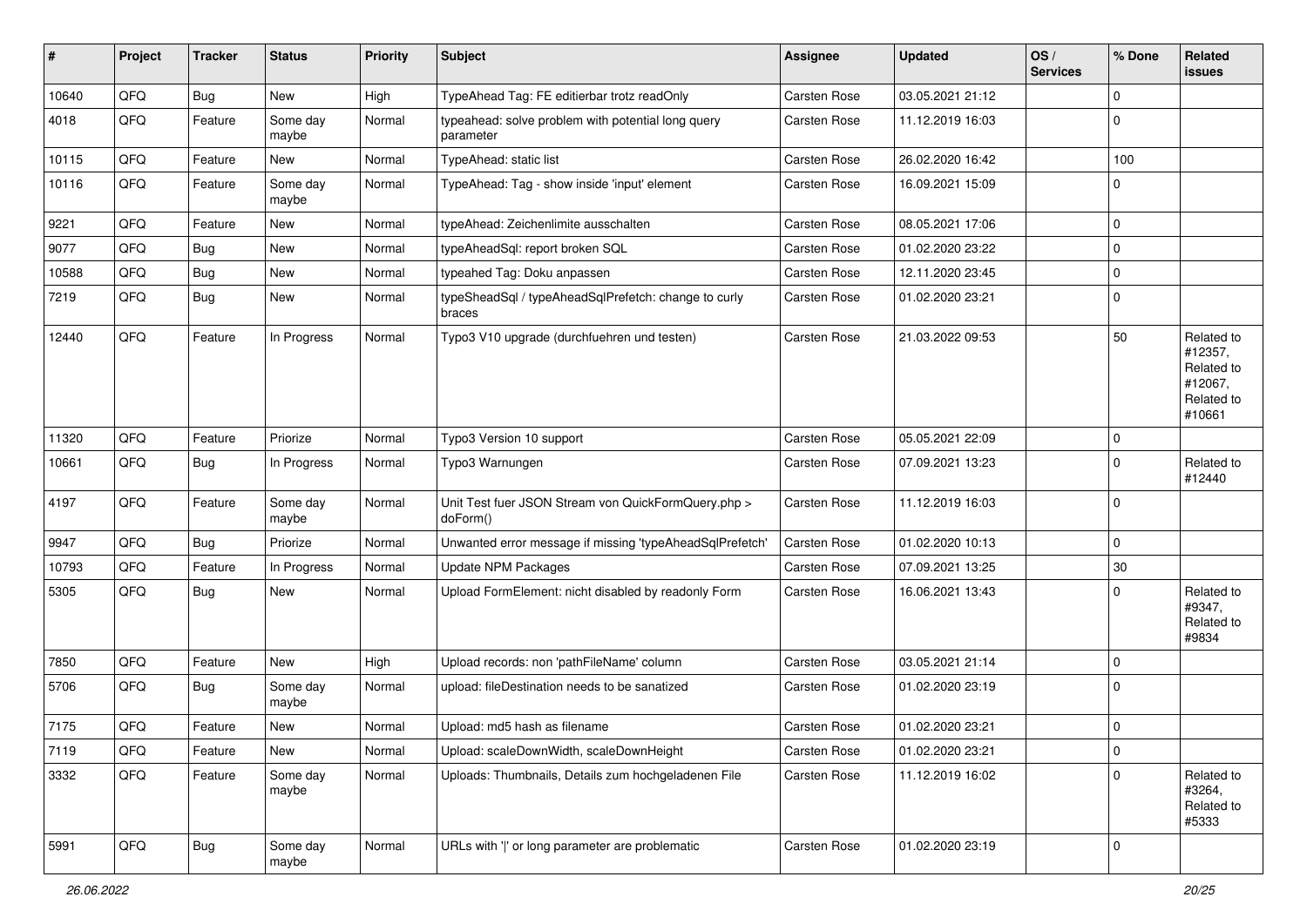| #     | Project | <b>Tracker</b> | <b>Status</b>     | <b>Priority</b> | <b>Subject</b>                                                                                                             | <b>Assignee</b> | <b>Updated</b>   | OS/<br><b>Services</b> | % Done      | Related<br><b>issues</b>                                             |
|-------|---------|----------------|-------------------|-----------------|----------------------------------------------------------------------------------------------------------------------------|-----------------|------------------|------------------------|-------------|----------------------------------------------------------------------|
| 13354 | QFQ     | Feature        | <b>New</b>        | Normal          | Using Websocket in QFQ                                                                                                     | Carsten Rose    | 10.11.2021 15:47 |                        | $\Omega$    |                                                                      |
| 4652  | QFQ     | Feature        | Some day<br>maybe | Normal          | UZH CD: Weiterleitung auf benutzerdefinierte 403/404 Seite                                                                 | Carsten Rose    | 01.02.2020 23:20 |                        | $\Omega$    |                                                                      |
| 6116  | QFQ     | Bug            | Priorize          | High            | value of checkbox not saved                                                                                                | Carsten Rose    | 07.12.2021 17:19 |                        | $\mathbf 0$ |                                                                      |
| 5665  | QFQ     | Feature        | Some day<br>maybe | Normal          | Versuch das '{{!' nicht mehr noetig ist.                                                                                   | Carsten Rose    | 01.02.2020 23:20 |                        | $\mathbf 0$ | Related to<br>#7432,<br>Related to<br>#7434                          |
| 3061  | QFQ     | <b>Bug</b>     | Some day<br>maybe | High            | winstitute: mysql connection durcheinander - nmhp17<br>(ag7)/QFQ arbeitet mit DB/Tabellen von biostat.                     | Carsten Rose    | 03.05.2021 21:14 |                        | $\mathbf 0$ |                                                                      |
| 6855  | QFQ     | Feature        | New               | Normal          | With {{feUser:U}}!={{feUser:T}}: Save / Delete: only possible<br>with {{feUserSave:U}}='yes' and '{{feUserDelete:U}}='yes' | Carsten Rose    | 01.02.2020 23:21 |                        | $\mathbf 0$ |                                                                      |
| 10704 | QFQ     | <b>Bug</b>     | <b>New</b>        | Normal          | wkhtml problem rendering fullCalendar.js / fabric.js >><br>successor: puppeteer                                            | Carsten Rose    | 12.11.2020 23:45 |                        | $\Omega$    | Related to<br>#5024,<br>Related to<br>#4650,<br>Related to<br>#10715 |
| 3677  | QFQ     | Feature        | Some day<br>maybe | Normal          | wkhtmitopdf: FE User access prohibited, if client IP changes<br>\$TYPO3_CONF_VARS[FE][lockIP]                              | Carsten Rose    | 11.12.2019 16:02 |                        | $\mathbf 0$ |                                                                      |
| 13706 | QFQ     | Bug            | <b>New</b>        | Normal          | Wrong CheckType in FieldElement LastStatus of Form Cron                                                                    | Carsten Rose    | 21.01.2022 18:20 |                        | $\mathbf 0$ |                                                                      |
| 13659 | QFQ     | <b>Bug</b>     | New               | Normal          | wrong sanitize class applied to R-store                                                                                    | Carsten Rose    | 15.01.2022 14:23 |                        | $\mathbf 0$ |                                                                      |
| 3285  | QFQ     | Feature        | Some day<br>maybe | Normal          | Zeichenlimit pro Feld: textarea / editor                                                                                   | Carsten Rose    | 11.12.2019 16:02 |                        | $\mathbf 0$ |                                                                      |
| 2643  | QFQ     | Bug            | Some day<br>maybe | Normal          | Zend / PHP Webinars anschauen                                                                                              | Carsten Rose    | 01.02.2020 15:56 |                        | $\Omega$    |                                                                      |
| 4343  | QFQ     | Feature        | Some day<br>maybe | Normal          | Link: Classifier to add 'attributes'                                                                                       | Carsten Rose    | 01.02.2020 23:20 |                        | $\Omega$    | Related to<br>#14077                                                 |
| 4606  | QFQ     | Feature        | Some day<br>maybe | Normal          | link: qualifier to render bootstrap button                                                                                 | Carsten Rose    | 01.02.2020 23:19 |                        | $\mathbf 0$ |                                                                      |
| 4349  | QFQ     | Feature        | Some day<br>maybe | Normal          | link download: downloaded external URL to<br>deliver/concatenate - check mimetipe and handle it correctly                  | Carsten Rose    | 11.12.2019 16:02 |                        | $\mathbf 0$ |                                                                      |
| 13647 | QFQ     | <b>Bug</b>     | <b>New</b>        | Normal          | Autofocus funktioniert nicht auf Chrome                                                                                    | Benjamin Baer   | 19.03.2022 17:44 |                        | $\mathbf 0$ |                                                                      |
| 8522  | QFQ     | Feature        | Some day<br>maybe | Normal          | build QFQ - npm warnings                                                                                                   | Benjamin Baer   | 01.02.2020 23:19 |                        | 50          |                                                                      |
| 11057 | QFQ     | Bug            | <b>New</b>        | High            | Checkboxes ohne span.checkmark im Report werden<br>ausgeblendet                                                            | Benjamin Baer   | 03.05.2021 21:12 |                        | $\mathbf 0$ | Related to<br>#11039                                                 |
| 12476 | QFQ     | Feature        | <b>New</b>        | Normal          | clearMe: a) should trigger 'dirty', b) sticky on textarea resize                                                           | Benjamin Baer   | 04.01.2022 08:40 |                        | $\Omega$    | Related to<br>#9528                                                  |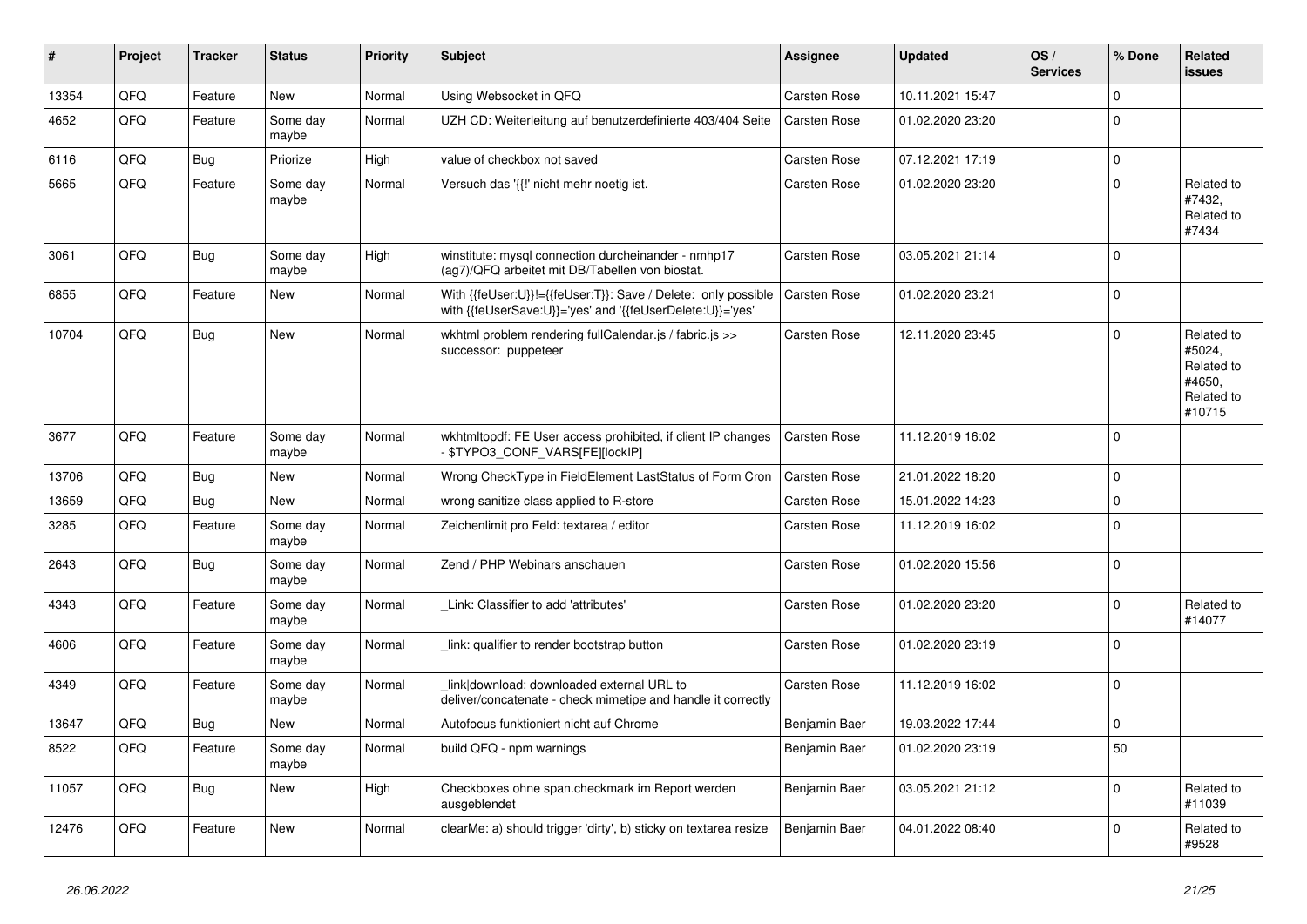| $\vert$ # | Project | <b>Tracker</b> | <b>Status</b>     | <b>Priority</b> | <b>Subject</b>                                                                                      | Assignee      | <b>Updated</b>   | OS/<br><b>Services</b> | % Done              | <b>Related</b><br><b>issues</b>                                        |
|-----------|---------|----------------|-------------------|-----------------|-----------------------------------------------------------------------------------------------------|---------------|------------------|------------------------|---------------------|------------------------------------------------------------------------|
| 6870      | QFQ     | Feature        | Priorize          | Normal          | Click on '_link' triggers an API call                                                               | Benjamin Baer | 03.01.2022 08:25 |                        | $\mathbf 0$         |                                                                        |
| 4420      | QFQ     | Feature        | Some day<br>maybe | Normal          | Client: Local Storage - store the changes of a form, local in<br>the browser.                       | Benjamin Baer | 11.12.2019 16:02 |                        | $\pmb{0}$           |                                                                        |
| 5562      | QFQ     | Feature        | Priorize          | Normal          | Drag'n'Drop fuer Uploads                                                                            | Benjamin Baer | 21.03.2022 09:52 |                        | $\mathbf 0$         | Related to<br>#9706                                                    |
| 2665      | QFQ     | <b>Bug</b>     | Priorize          | Normal          | Dynamic Update funktioniert nicht, wenn beim<br>entsprechenden FormElement eine size angegeben ist. | Benjamin Baer | 03.01.2022 08:12 |                        | 30                  |                                                                        |
| 6224      | QFQ     | Feature        | Priorize          | Normal          | Dynamic update: fade in/out fields                                                                  | Benjamin Baer | 21.03.2022 09:50 |                        | $\pmb{0}$           |                                                                        |
| 6972      | QFQ     | Feature        | Some day<br>maybe | Normal          | Fabric Clipboard / cross browser tab                                                                | Benjamin Baer | 01.02.2020 23:21 |                        | $\mathbf 0$         |                                                                        |
| 5024      | QFQ     | Feature        | Some day<br>maybe | Normal          | Fabric: Generate PDF with edits                                                                     | Benjamin Baer | 01.02.2020 23:20 |                        | $\pmb{0}$           | Related to<br>#10704                                                   |
| 6801      | QFQ     | Feature        | Priorize          | Normal          | Fabric: Maximize / FullIscreen                                                                      | Benjamin Baer | 21.03.2022 09:56 |                        | $\mathbf 0$         |                                                                        |
| 3415      | QFQ     | Feature        | Some day<br>maybe | Normal          | FE Login Box Templatefile                                                                           | Benjamin Baer | 11.12.2019 16:02 |                        | $\pmb{0}$           |                                                                        |
| 10003     | QFQ     | Feature        | Priorize          | Normal          | fieldset: stronger visualize group                                                                  | Benjamin Baer | 12.02.2020 08:13 |                        | $\mathbf 0$         |                                                                        |
| 9548      | QFQ     | Feature        | Feedback          | High            | FormElement: Pattern mismatch - optional report only on<br>focus lost                               | Benjamin Baer | 03.05.2021 21:14 |                        | $\pmb{0}$           |                                                                        |
| 9898      | QFQ     | Bug            | Feedback          | Normal          | Formular trotz Timeout gespeichert                                                                  | Benjamin Baer | 01.02.2020 15:56 |                        | $\mathbf 0$         |                                                                        |
| 7965      | QFQ     | Feature        | Priorize          | Normal          | Input type 'text' with visual format - currency                                                     | Benjamin Baer | 03.01.2022 07:45 |                        | $\mathsf{O}\xspace$ |                                                                        |
| 7732      | QFQ     | Feature        | Some day<br>maybe | Normal          | Javascript: Lazy Loading der add on libs                                                            | Benjamin Baer | 08.06.2022 10:38 |                        | $\mathbf 0$         | Related to<br>#12611,<br>Related to<br>#12490,<br>Related to<br>#10013 |
| 6566      | QFQ     | Bug            | Priorize          | Normal          | Link Function 'delete': provided parameter missing on page<br>reload                                | Benjamin Baer | 03.01.2022 08:08 |                        | $\mathbf 0$         |                                                                        |
| 12490     | QFQ     | Feature        | <b>New</b>        | Normal          | Loading Plugins in QFQ - see what tinymce does. (lazy<br>loading)                                   | Benjamin Baer | 08.06.2022 10:37 |                        | $\mathbf 0$         | Related to<br>#12611,<br>Related to<br>#10013,<br>Related to<br>#7732  |
| 7602      | QFQ     | Feature        | ToDo              | High            | Multi Select: with checkboxes                                                                       | Benjamin Baer | 22.03.2022 09:07 |                        | $\mathbf 0$         |                                                                        |
| 2063      | QFQ     | Bug            | Some day<br>maybe | Normal          | Pills auf 'inaktiv' setzen falls keine Element auf dem Pill<br>sichtbar sind.                       | Benjamin Baer | 11.12.2019 16:03 |                        | $\mathbf 0$         | Related to<br>#3752                                                    |
| 12556     | QFQ     | Feature        | <b>New</b>        | Normal          | Pills Title: colored = static or dynamic on allrequiredgiven                                        | Benjamin Baer | 19.03.2022 17:49 |                        | $\mathbf 0$         |                                                                        |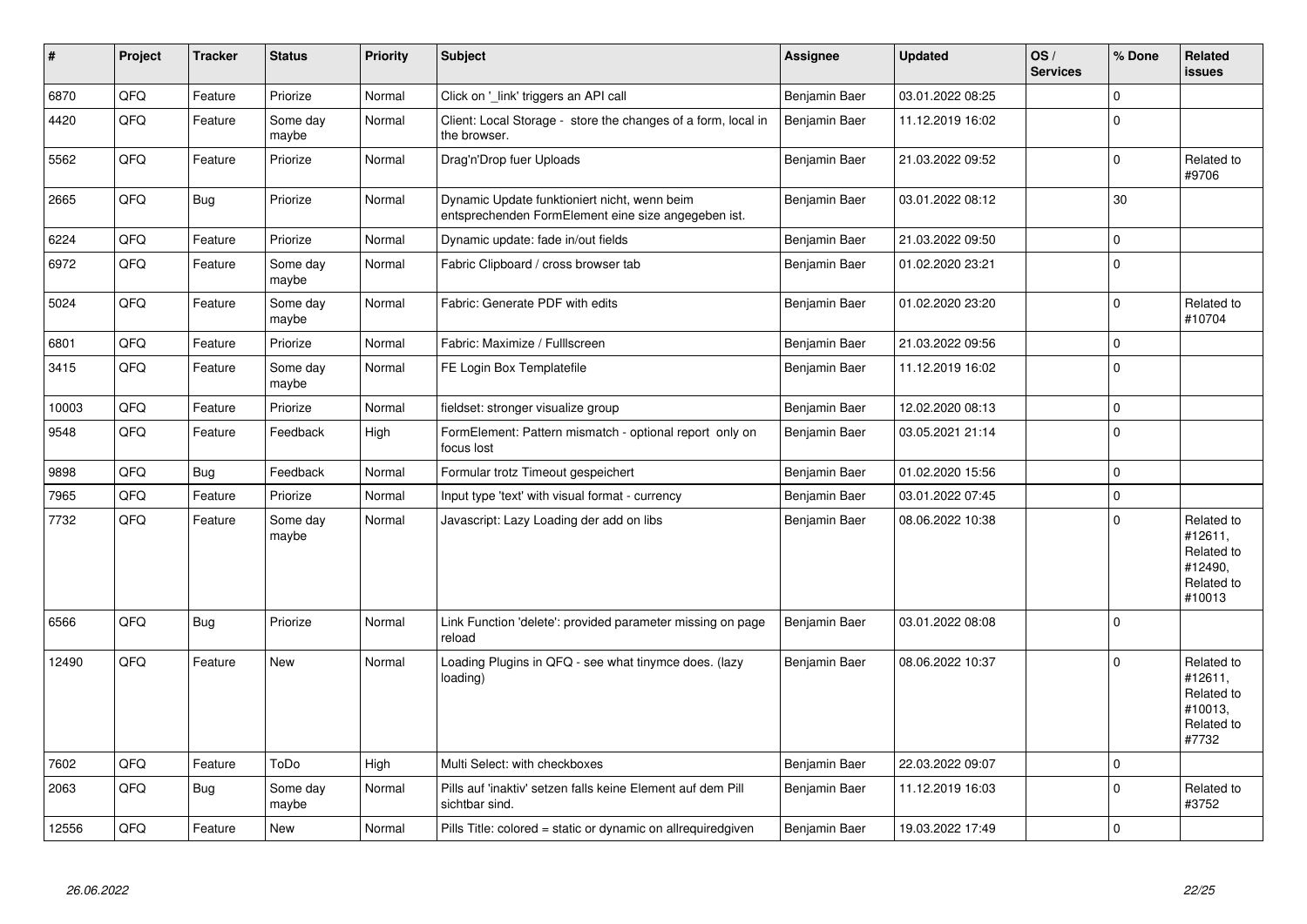| #     | Project | <b>Tracker</b> | <b>Status</b>     | <b>Priority</b> | <b>Subject</b>                                                                                                                                           | Assignee        | <b>Updated</b>   | OS/<br><b>Services</b> | % Done      | <b>Related</b><br><b>issues</b> |
|-------|---------|----------------|-------------------|-----------------|----------------------------------------------------------------------------------------------------------------------------------------------------------|-----------------|------------------|------------------------|-------------|---------------------------------|
| 9135  | QFQ     | Feature        | Priorize          | Normal          | Progress Bar generic / replace old hourglass download<br>popup                                                                                           | Benjamin Baer   | 03.01.2022 07:43 |                        | $\Omega$    |                                 |
| 5389  | QFQ     | Feature        | Some day<br>maybe | Normal          | QFQ Design: Multline label / note                                                                                                                        | Benjamin Baer   | 01.02.2020 23:19 |                        | $\mathbf 0$ |                                 |
| 6140  | QFQ     | Bug            | Priorize          | Normal          | QFQ DnD Sort: Locked fields                                                                                                                              | Benjamin Baer   | 21.03.2022 09:56 |                        | $\mathbf 0$ |                                 |
| 3692  | QFQ     | Feature        | Some day<br>maybe | Normal          | QFQ Webseite                                                                                                                                             | Benjamin Baer   | 11.12.2019 16:02 |                        | $\Omega$    | Related to<br>#5033             |
| 13528 | QFQ     | Bug            | <b>New</b>        | Normal          | gfg.io > releases: es wird kein neues Release angelegt                                                                                                   | Benjamin Baer   | 19.03.2022 17:46 |                        | $\mathbf 0$ |                                 |
| 11237 | QFQ     | Bug            | <b>New</b>        | High            | Radiobutton / parameter.buttonClass= btn-default - kein dirty<br>Trigger                                                                                 | Benjamin Baer   | 03.05.2021 21:12 |                        | $\mathbf 0$ | Related to<br>#10766            |
| 9535  | QFQ     | Bug            | Feedback          | Normal          | Report:  AS '_vertical' - column to wide - vertical >> rot45,<br>rot <sub>90</sub>                                                                       | Benjamin Baer   | 01.02.2020 15:56 |                        | $\mathbf 0$ |                                 |
| 4454  | QFQ     | <b>Bug</b>     | Some day<br>maybe | Normal          | Required Elements: multiple elements in a row - whole row<br>marked if only one input is empty.                                                          | Benjamin Baer   | 01.02.2020 23:20 |                        | $\Omega$    |                                 |
| 5366  | QFQ     | Feature        | Priorize          | Normal          | Saving with keyboard shortcuts                                                                                                                           | Benjamin Baer   | 21.03.2022 09:47 |                        | $\Omega$    |                                 |
| 7730  | QFQ     | Feature        | Priorize          | Normal          | SELECT Box: title in between                                                                                                                             | Benjamin Baer   | 01.02.2020 23:22 |                        | $\mathsf 0$ |                                 |
| 9130  | QFQ     | Feature        | Some day<br>maybe | Normal          | tablesorter: Automatic Row numbering / Zeilenummer                                                                                                       | Benjamin Baer   | 01.02.2020 23:22 |                        | $\Omega$    |                                 |
| 6970  | QFQ     | Feature        | Some day<br>maybe | Normal          | tablesorter: default fuer 'sortReset' aendern von 'Ctrl' zu 'Alt'                                                                                        | Benjamin Baer   | 01.02.2020 23:21 |                        | $\Omega$    |                                 |
| 4398  | QFQ     | <b>Bug</b>     | Some day<br>maybe | Normal          | Typeahead: mouse click in a prefilled input opens a single<br>item dropdown with the current value - click on it seems to<br>set the value, not the key. | Benjamin Baer   | 01.02.2020 23:20 |                        | $\Omega$    | Related to<br>#4457             |
| 4457  | QFQ     | Bug            | Priorize          | Normal          | typeahead: pressing return to select an item, saves the form<br>and closes the form.                                                                     | Benjamin Baer   | 03.01.2022 08:01 |                        | $\Omega$    | Related to<br>#4398             |
| 14185 | QFQ     | Feature        | <b>New</b>        | Normal          | External/Autocron.php - better suitable directory                                                                                                        | Support: System | 28.05.2022 11:03 |                        | $\mathbf 0$ |                                 |
| 4441  | QFQ     | <b>Bug</b>     | Some day<br>maybe | Normal          | \$ SERVER Vars sollten nur aus dem Store genommen<br>werden - Code entsprechend anpassen.                                                                |                 | 11.12.2019 16:02 |                        | $\Omega$    |                                 |
| 7101  | QFQ     | Bug            | Some day<br>maybe | Normal          | 'form' in SIP and 'report' - breaks                                                                                                                      |                 | 01.02.2020 23:20 |                        | $\Omega$    |                                 |
| 3567  | QFQ     | Feature        | Some day<br>maybe | Low             | 'Save', 'Close', 'New' als FormElement                                                                                                                   |                 | 11.12.2019 16:02 |                        | $\Omega$    |                                 |
| 12038 | QFQ     | Feature        | <b>New</b>        | Normal          | a) STORE_VAR: filenameOnlyStripUniq, b) SP:<br>QSTRIPUNIQ()                                                                                              |                 | 17.02.2021 23:55 |                        | $\Omega$    |                                 |
| 11535 | QFQ     | Feature        | <b>New</b>        | Normal          | Ability to create SQL columns in frontend QFQ forms                                                                                                      |                 | 17.11.2020 12:11 |                        | $\mathbf 0$ |                                 |
| 11715 | QFQ     | Bug            | <b>New</b>        | Normal          | acceptZeroAsRequired and requiredOffButMark do not<br>coincide                                                                                           |                 | 08.12.2020 12:13 |                        | $\mathbf 0$ |                                 |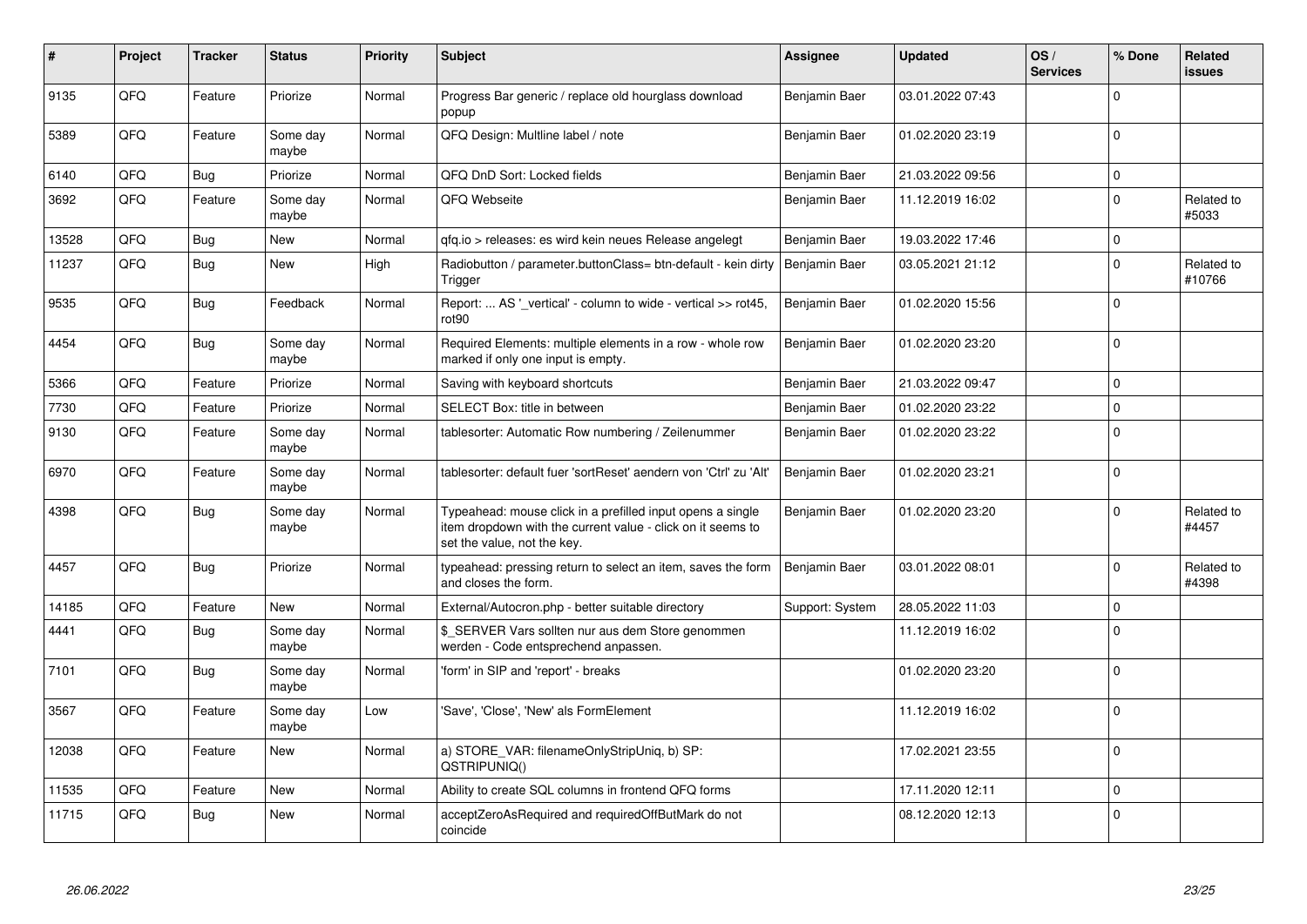| #     | Project | <b>Tracker</b> | <b>Status</b>     | <b>Priority</b> | <b>Subject</b>                                                                                                                                                | Assignee | <b>Updated</b>   | OS/<br><b>Services</b> | % Done      | Related<br><b>issues</b> |
|-------|---------|----------------|-------------------|-----------------|---------------------------------------------------------------------------------------------------------------------------------------------------------------|----------|------------------|------------------------|-------------|--------------------------|
| 6299  | QFQ     | Feature        | Some day<br>maybe | Normal          | Attack detection: log table with invalid SIP access                                                                                                           |          | 11.12.2019 16:02 |                        | $\Omega$    | Related to<br>#3947      |
| 11522 | QFQ     | Bug            | New               | Normal          | Aus/Einblenden von Reitern                                                                                                                                    |          | 13.11.2020 14:58 |                        | $\mathbf 0$ |                          |
| 10890 | QFQ     | Bug            | New               | Normal          | AutoCron hangs                                                                                                                                                |          | 20.07.2020 13:56 |                        | $\mathbf 0$ |                          |
| 7106  | QFQ     | Feature        | Some day<br>maybe | Normal          | Beispiel Nummerierung von Rows in Report                                                                                                                      |          | 11.12.2019 16:01 |                        | $\mathbf 0$ |                          |
| 7105  | QFQ     | Feature        | Some day<br>maybe | Normal          | Beispiel wie man in einer zweiten Tabelle speichert.                                                                                                          |          | 11.12.2019 16:01 |                        | $\mathbf 0$ |                          |
| 6288  | QFQ     | Feature        | Some day<br>maybe | Normal          | Best Practice: Erklaeren wie man ein Formular ganz in<br>'weiss' erstellen kann                                                                               |          | 11.12.2019 16:02 |                        | $\mathbf 0$ |                          |
| 4194  | QFQ     | Feature        | In Progress       | Normal          | Bootstrap 4 ist jetzt offiziel                                                                                                                                |          | 03.05.2021 20:47 |                        | $\mathbf 0$ | Related to<br>#10114     |
| 5783  | QFQ     | Feature        | Some day<br>maybe | Normal          | <b>BPMN View/Edit</b>                                                                                                                                         |          | 11.12.2019 16:02 |                        | $\Omega$    |                          |
| 9853  | QFQ     | Feature        | New               | Normal          | Check das SQL / QFQ / Mail Logfile geschrieben wird                                                                                                           |          | 09.01.2020 11:15 |                        | $\mathbf 0$ |                          |
| 10738 | QFQ     | Feature        | Some day<br>maybe | Normal          | CORS headers for external API requests                                                                                                                        |          | 10.06.2020 14:00 |                        | $\Omega$    |                          |
| 4719  | QFQ     | Feature        | Some day<br>maybe | Normal          | Custom Message in Client in case of 'Browser tab close,<br>modification will be lost'                                                                         |          | 01.02.2020 23:20 |                        | $\mathbf 0$ |                          |
| 6992  | QFQ     | Feature        | Some day<br>maybe | Normal          | DB exception: Syntax Highlight                                                                                                                                |          | 11.12.2019 16:01 |                        | $\mathbf 0$ | Related to<br>#5450      |
| 4627  | QFQ     | Feature        | Some day<br>maybe | Normal          | dbupdate: all tables - check 'create', 'modified' if it is possible<br>to change to default 'CURRENT_TIMESTAMP' and modified<br>'ON UPDATE CURRENT_TIMESTAMP' |          | 01.02.2020 23:20 |                        | $\mathbf 0$ |                          |
| 5850  | QFQ     | Feature        | Some day<br>maybe | Normal          | Deployment: In QFQ Doc best practice fuer zeitgemaesses<br>Deployment beschreiben                                                                             |          | 01.02.2020 23:20 |                        | 0           |                          |
| 7100  | QFQ     | Feature        | Some day<br>maybe | Normal          | Download: log access, max downloads, time limit                                                                                                               |          | 01.02.2020 23:19 |                        | $\Omega$    |                          |
| 11195 | QFQ     | <b>Bug</b>     | New               | Low             | Dynamic Update: Note not updated if new text is empty<br>(v20.4)                                                                                              |          | 25.09.2020 11:14 |                        | $\Omega$    |                          |
| 6083  | QFQ     | Feature        | Some day<br>maybe | Normal          | Dynamic Update: Value Check via SQL                                                                                                                           |          | 11.12.2019 16:02 |                        | 0           |                          |
| 5893  | QFG     | Feature        | Some day<br>maybe | Normal          | Edit on double-click                                                                                                                                          |          | 01.02.2020 23:19 |                        | 0           | Related to<br>#5894      |
| 10759 | QFQ     | Bug            | New               | Normal          | emptyMeansNull - Feld falsch aktualisiert                                                                                                                     |          | 12.11.2020 23:45 |                        | 0           |                          |
| 10874 | QFQ     | Feature        | New               | Normal          | Erstellen eines Foreign Keys in der Tabelle "FormElement"                                                                                                     |          | 13.07.2020 10:11 |                        | $\mathbf 0$ |                          |
| 10324 | QFQ     | <b>Bug</b>     | New               | Normal          | Excel Export mit Template funktioniert nur, wenn Template<br>vor uid kommt                                                                                    |          | 30.03.2020 11:20 |                        | $\mathbf 0$ | Related to<br>#10257     |